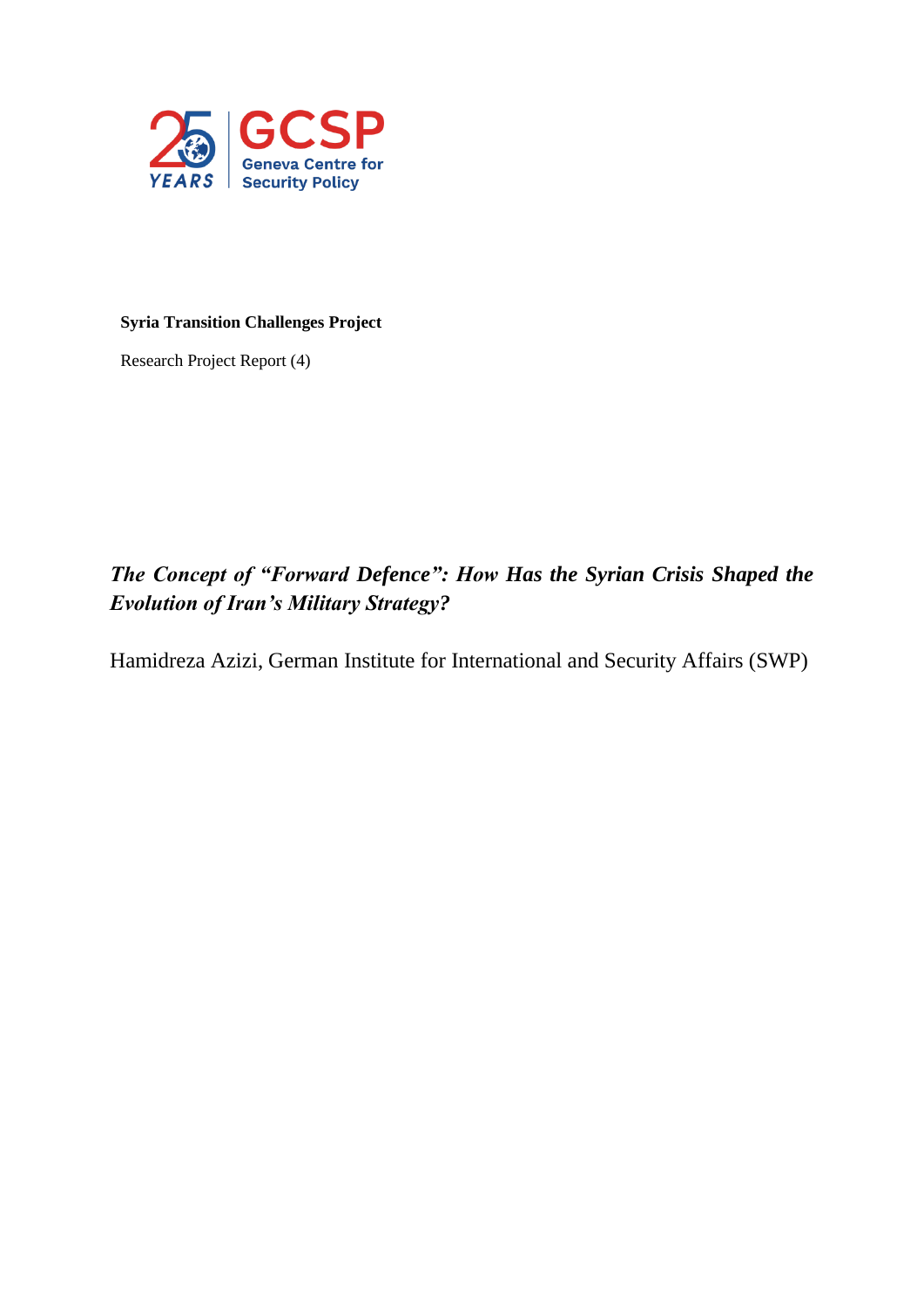## **The Geneva Centre for Security Policy (GCSP)**

The Geneva Centre for Security Policy (GCSP) is an international foundation established in 1995, with 53 member states, for the primary purpose of promoting peace, security and international cooperation through executive education, applied policy research and dialogue. The GCSP trains government officials, diplomats, military officers, international civil servants and NGO and private sector staff in pertinent fields of international peace and security.

## **Syria Transition Challenges Project**

A multilateral dialogue and research project that aimsto build bridges between the EU, Russia, Turkey, and the US on the three issues of Reform, Refugees Return, and Reconstruction. The project is run by the GCSP in collaboration with European University Institute (EUI), Syrian Centre for Policy Research (SCPR), and swisspeace.

#### **Editor:**

Abdulla Ibrahim, Project Lead Researcher

## **Author**

## **Hamidreza Azizi**

Hamidreza Azizi, PhD, is an Alexander von Humboldt fellow at the German Institute for International and Security Affairs (SWP) in Berlin. He was an assistant professor of regional studies at Shahid Beheshti University (2016-2020) and a guest lecturer at the department of regional studies at the University of Tehran (2016-2018).

The ideas expressed are those of the author not the publisher or the author's affiliation

Published in February 2021

All rights reserved to GCSP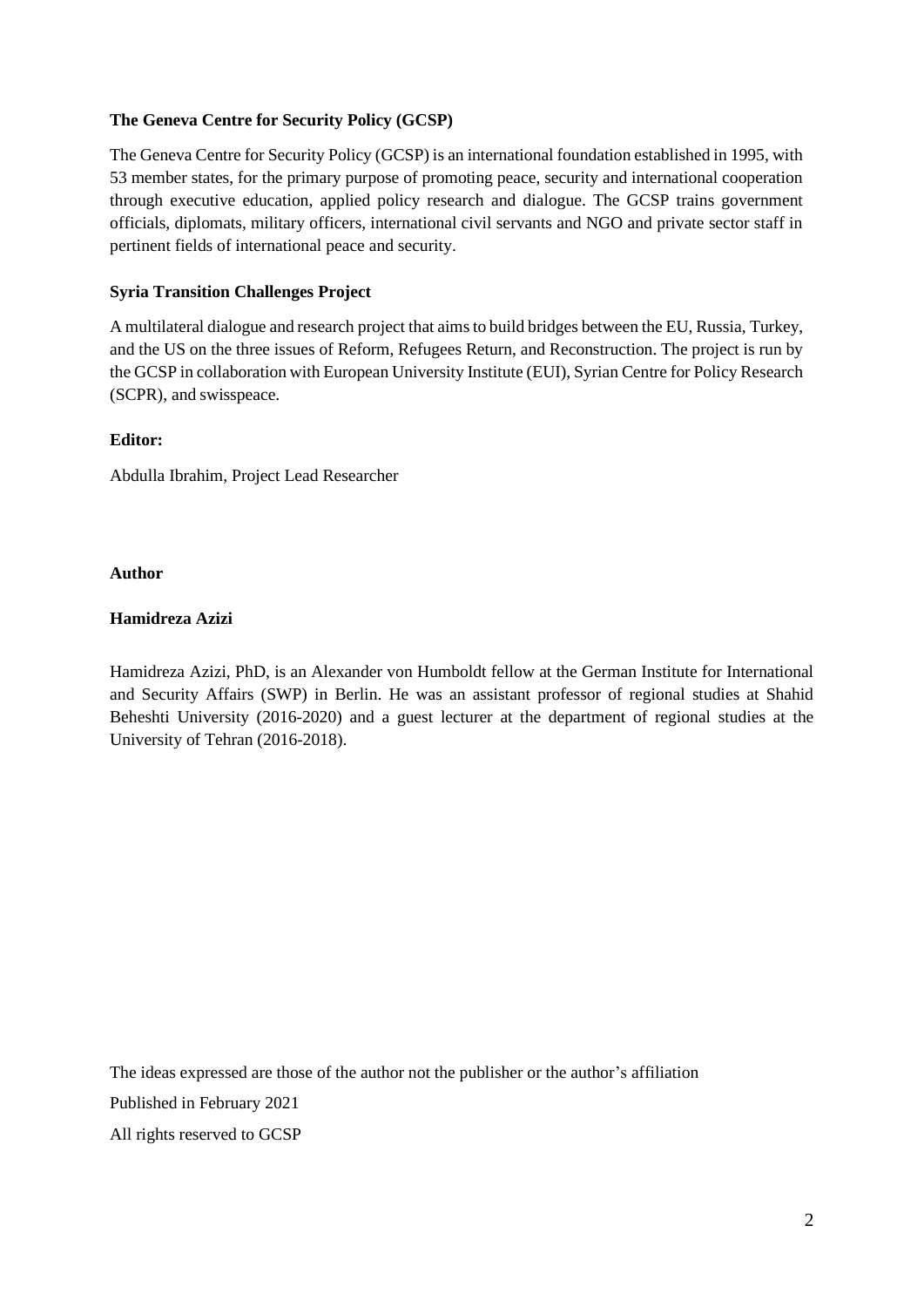## **Executive Summary**

Over the past decade, Iranian officials have repeatedly referred to "forward defence" or "offensive defence" as the foundation of Iran's military strategy. While the concept implies the inclusion of offensive aspects into Iran's military strategy, which used to have an overwhelmingly defensive nature, it is also increasingly used to justify Iran's military presence beyond its borders.

This paper begins with a historical overview of the evolution of Iran's military strategy, especially since the 1979 Islamic Revolution, showing how the concept of "deterrence" has become the cornerstone of its strategic military planning. It also discusses the crucial concept of "strategic depth". Understanding these basic concepts is essential to be able to analyse the forward defence strategy, its main elements, and the domestic, regional, and international factors contributing to its formation.

The paper also explores how the Syrian crisis has affected Iran's military strategy in both conceptual and instrumental terms, leading to the formation and consolidation of the forward defence. Conceptually, Iran has justified its direct military presence far from its borders as necessary for confronting threats at their source before they reach Iranian territory. From an instrumental point of view, Iran's involvement in the Syrian crisis has led to the development of Iran's regional network of non-state allies and proxies, while adding a new layer to Iran's deterrence vis-à-vis Israel. The main argument is that forward defence is not a new military doctrine but an evolved and updated form of "deterrence".

The paper also identifies Iran's ballistic missile and drone programmes, its support for nonstate actors across the region, and its focus on developing cyberwar capabilities as the main elements of its forward defence strategy, rooted in its perception that it is located in an increasingly insecure regional environment. Finally, the paper suggests that, for the United States to reach an agreement with Iran on these missile and regional issues, Washington and its regional allies must make reciprocal concessions to alleviate Iran's sense of threat to its security and survival. In this case, Iran might be ready to make concessions on its allied and proxy militias in Yemen and Syria, although the more complex security and political situations in Iraq and Lebanon leave Tehran with comparably less leverage. While Iran is not expected to agree on considerably limiting its missile programme, an agreement on the range of its ballistic missiles could be achievable.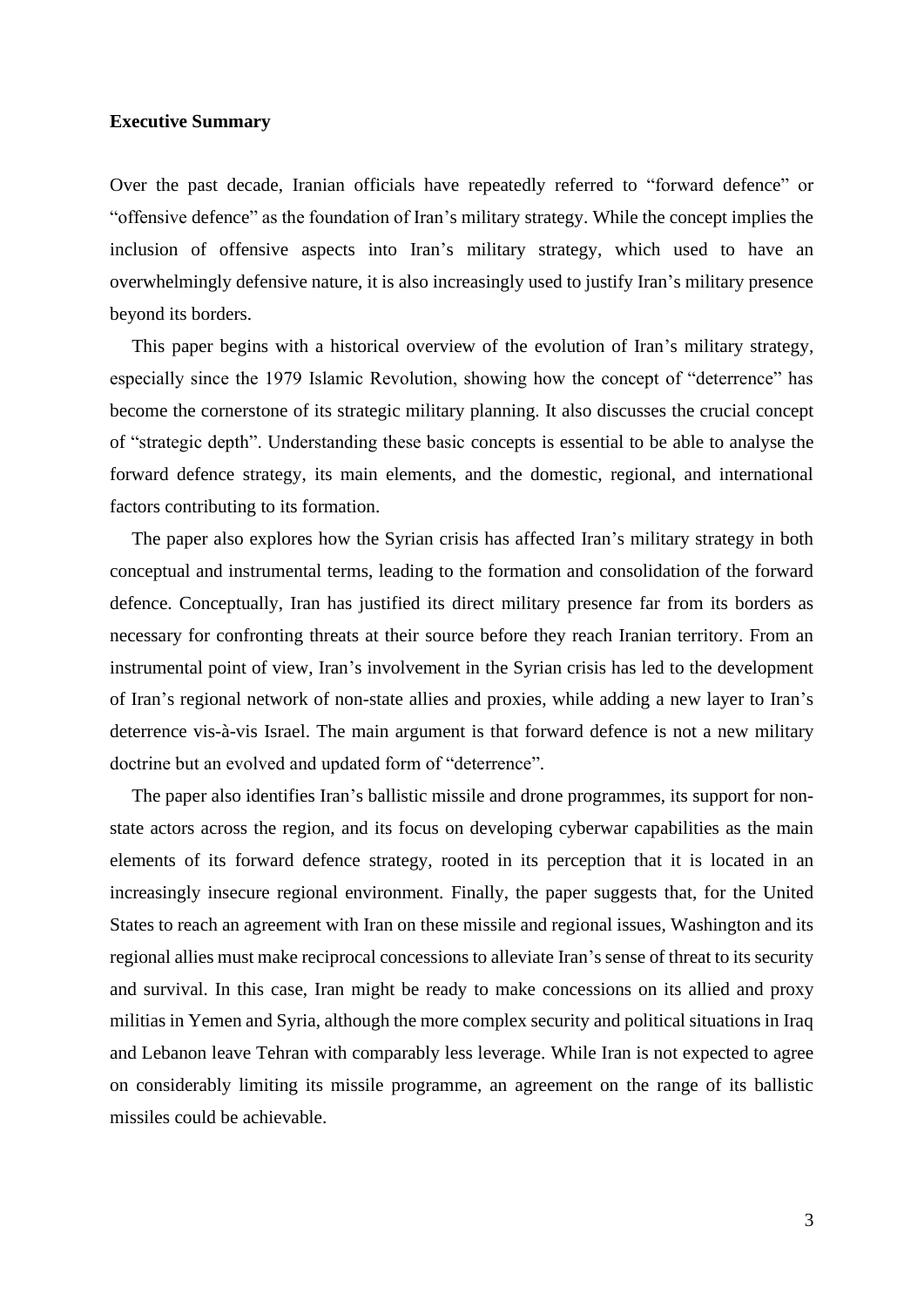## **Introduction**

Over the past decade, the development of Iran's military activities at both operational and technical levels has drawn increasing international attention to the Islamic Republic's military capabilities and approaches. At the operational level, Iran's direct military presence in support of Bashar al-Assad's regime in Syria, as well as its fight against terrorism in Syria and Iraq, has had an undeniable impact on political and security developments in the two countries. Meanwhile, indirectly and through its allied and proxy groups, Iran has become an effective actor in Syria, Iraq, and also Yemen. At the technical level, Iran has been strengthening its missile programme, and making significant progress in this area, which has caused concern among its regional and trans-regional rivals. At the same time, the Islamic Republic has been developing its cyberwarfare capabilities. As such, Iran's regional and trans-regional role as an emerging military power has expanded to the extent that it is practically impossible to discuss Iran's foreign policy without considering its military component.

Unlike many other countries, the Islamic Republic has never published a specific document detailing its national security or military doctrine, meaning that the analysis of Iran's military strategies has been based primarily on secondary sources. However, recently, Iranian authorities have spoken more frequently and more explicitly about the Islamic Republic's military approaches. One such concept described by the Iranian officials as the foundation of the country's military strategy is "forward defence" or "offensive defence". While the concept implies the inclusion of offensive aspects into Iran's formerly overwhelmingly defensive military strategy, it is also increasingly being used to justify Iran's military presence beyond its borders.

The few studies published so far on Iran's forward defence strategy have focused mainly on deciphering the concept and articulating its basic elements. The current paper seeks to provide a more comprehensive portrait of the strategy, as well as analysing the role of the Syrian crisis in the formation and consolidation of this concept. This paper begins with a historical overview of the evolution of Iran's military strategy, especially since the 1979 Islamic Revolution, showing how the concept of "deterrence" has become the cornerstone of its strategic military planning. It goes on to discuss the crucial concept of "strategic depth". Understanding these basic concepts is essential to be able to analyse the forward defence strategy, its main elements, and the domestic, regional, and international factors contributing to its formation, which are discussed in the second section of the paper. The next section explores the impact of the Syrian crisis on the formation and consolidation of Iran's forward defence. The paper concludes by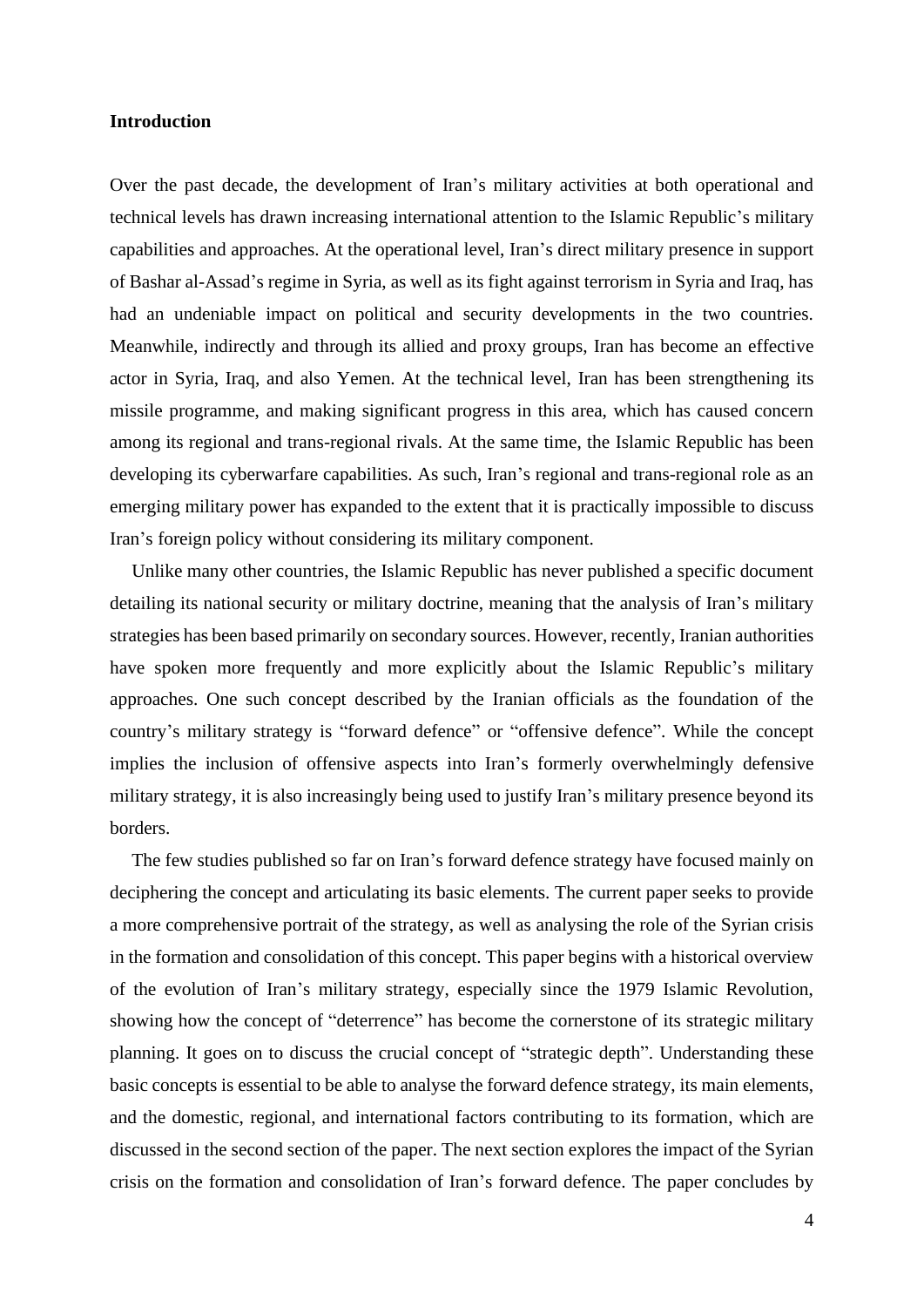discussing the implications of this strategy for Iran's foreign policy, as well as stability in the region.

The main argument is that the Syrian crisis has affected Iran's military strategy in both conceptual and instrumental terms, leading to the consolidation of the forward defence. Conceptually, Iran has justified its direct military presence far from its borders as necessary for confronting threats at their source before they reach Iranian territory. From an instrumental point of view, Iran's involvement in the Syrian crisis has led to the development of Iran's regional network of non-state allies and proxies, while adding a new layer to Iran's deterrence vis-à-vis Israel. The main argument is that forward defence is not a new military doctrine but an evolved and updated form of "deterrence". The paper also identifies Iran's ballistic missile and drone programmes, its support for non-state actors across the region, and its focus on developing cyberwar capabilities as the main elements of its forward defence strategy, rooted in its perception that it is located in an increasingly insecure regional environment. The paper suggests that, for the United States to reach an agreement with Iran on these missile and regional issues, Washington and its regional allies must make reciprocal concessions to alleviate Iran's sense of threat to its security and survival.

#### **Conceptual Background: Deterrence and Strategic Depth**

#### *Evolution of Military Strategy in Iran: The Emergence of "Deterrence"*

From the formation of the first Persian Empire in antiquity to modern times, Iranian history has been fraught with wars, military conflicts, internal revolts, power struggles, and – at times – foreign aggression. In pre-modern times, the military thinking of Iran (Persia) was based on the three elements of trying to increase power, expand territory, and keep its land secure in the face of rival empires. During its heyday, Persia always sought to expand its security buffer against rivals by bringing neighbouring territories under its control, thereby reducing direct threats to the mainland. As such, it could be said that the first cases of a "forward defence" approach directing Iran's foreign involvement date back to that time. Touraj Daryaee, a professor of Iranian history at the University of California, Irvine, points to examples of such thinking in the Sassanid Empire (224–651 AD). According to Daryaee, Sassanid King Khosrow Anoushiravan's conquest of Yemen in 570 AD was aimed at "preventing the Byzantines from infiltrating the Red Sea" and cutting off their access to the east. He sees Iran's conquest of Syria in the seventh century AD in the same way.<sup>1</sup>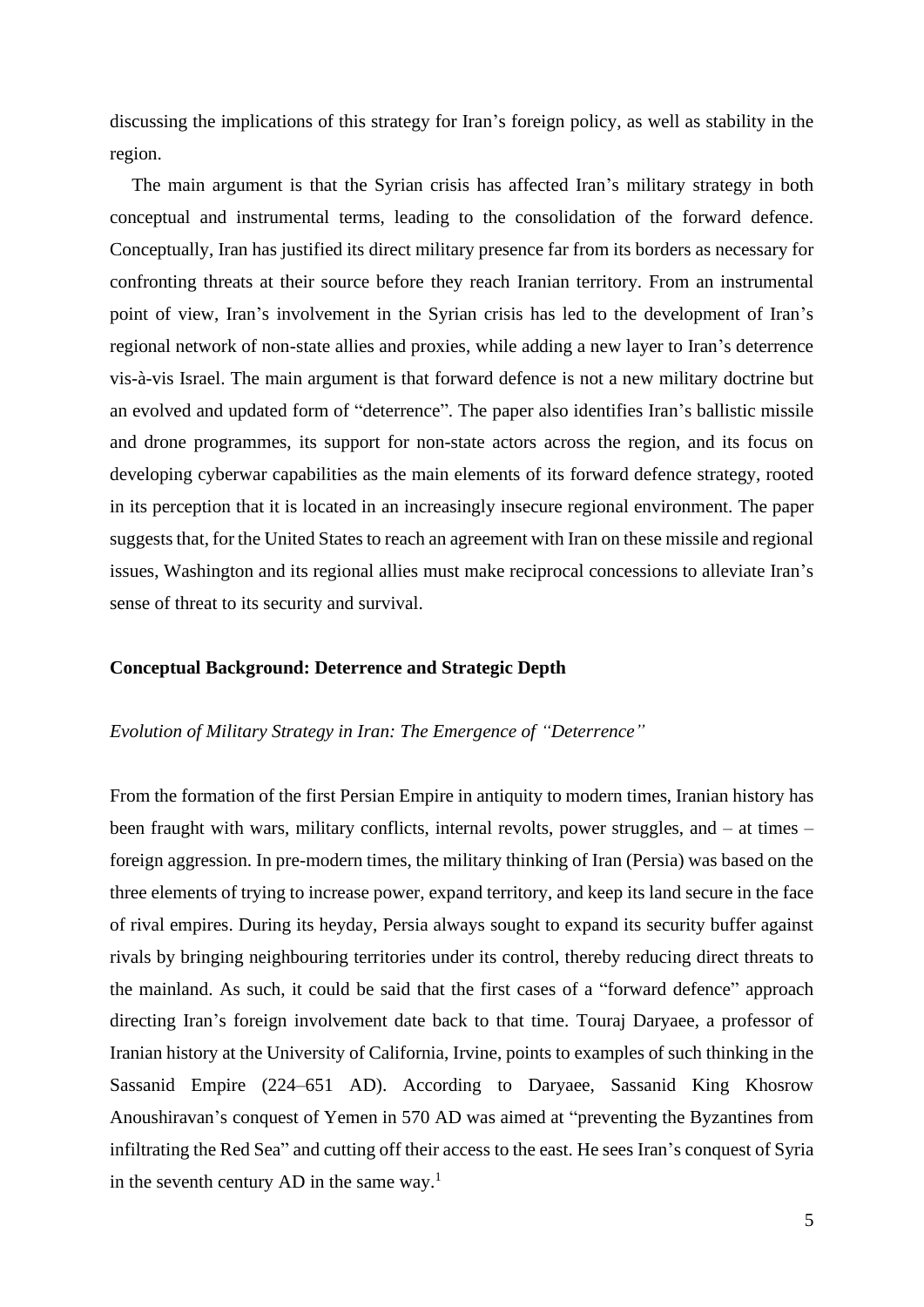However, in its modern sense, the roots of Iran's military strategy can be traced back to the establishment of the modern army in Iran about a century ago. In 1901, Reza Pahlavi, then Minister of War in the Qajar government, began his military reforms by creating a unified army. After ascending the throne as the king of Iran, he continued these reforms, including regulating the conscription system, modernising military training methods, and dispatching selected officers to Europe for training. By significantly increasing the country's military budget and purchasing weapons and military equipment from European countries, he also sought to strengthen the armed forces in terms of military hardware. He was also responsible for the creation of Iran's Air Force in 1906. Reza Shah pursued three main goals in strengthening the army: first, strengthening the armed forces against internal opposition, insurgent groups, and separatist forces; second, consolidating Iran's autonomy from the Russian and British empires, which would historically intervene in Iranian politics; and, third, addressing potential external threats.<sup>2</sup> Although this modern army effectively consolidated Reza Shah's power at home, it failed to prevent the Allied powers from occupying Iran during World War II, and he was unable to establish an effective military deterrence against the great powers of the time.

Reza Shah's son and successor, Mohammad Reza Pahlavi, who had a military education in Switzerland, was no less interested in increasing Iran's military might. However, especially after consolidating his power following the US-led coup in 1953, he based his military strategy on developing closer ties with the West, and the United States in particular. In the Cold War era, Iran was a valuable ally for the United States in its global rivalry with the Soviet Union. For this reason, and intending to establish a strong security buffer around the Soviet Union, the United States increased its military assistance to Iran. Along with Iraq, Pakistan, Turkey, and the United Kingdom, Iran was also a member of the Central Treaty Organization (CENTO), a military alliance against the communist bloc. As such, Iran became the mainstay of the US "containment" strategy against the Soviet Union. However, apart from this proxy role, the Shah sought to elevate Iran to the position of a regional hegemon by increasingly strengthening the Iranian army with the help of the United States. To do so, the Shah did not shy away from direct military intervention in regional crises, such as the Dhofar Rebellion in Oman.<sup>3</sup>

After the 1979 Islamic Revolution, the fundamental change in Iran's foreign policy also led to a change in its military strategy. The severing of diplomatic ties with the United States, followed by a growing hostility between Tehran and Washington, turned the United States from a major supporter of Iran into a significant threat. This meant the end of Iran's proxy role in the US containment strategy against the Soviet Union as well as the end of Western support for strengthening Iran's armed forces. However, the most notable factor in shaping post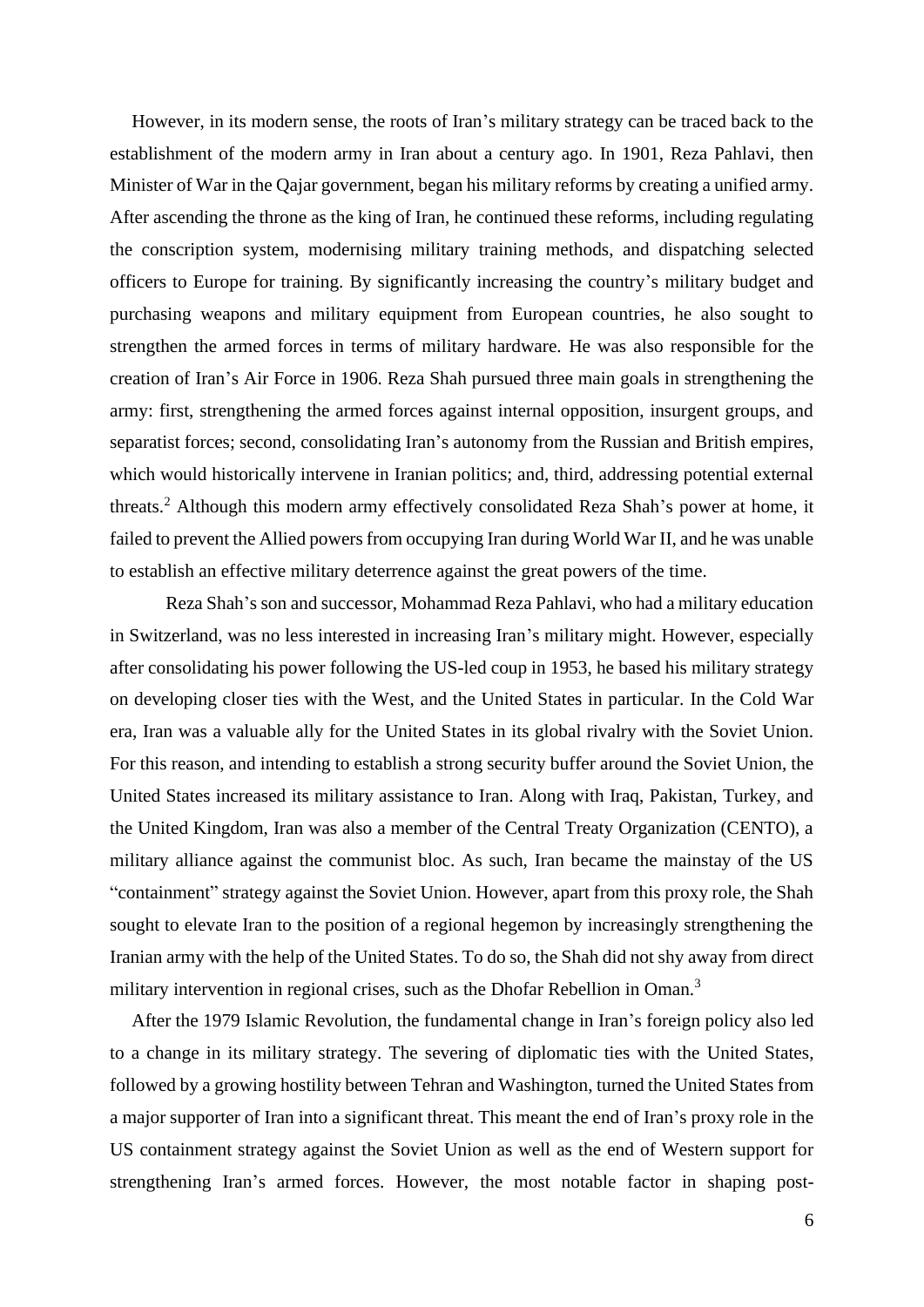revolutionary Iran's military thinking was the experience of the eight-year war with Iraq, a period essential to any analysis of the Islamic Republic's military strategy.

Iran's war with Iraq (1980–1988), known as the longest conventional war of the twentieth century, profoundly impacted Iranian leaders' strategic and military thinking. As Iran's armed forces had relied entirely on purchasing arms and military equipment from Western countries, particularly the United States, Iran faced two significant challenges throughout the war with Iraq: first, problems in supplying spare parts for the military equipment – especially in the air force – due to the embargoes; and, second, lack of effective deterrent armaments.<sup>4</sup> During the war, Iran was particularly vulnerable to Iraqi missile attacks and Baghdad's advanced and stateof-the-art weapons.

Iraq's missile arsenal during the war included, above all, FROG-7 and Scud-B missiles. According to available estimates, Iraq fired 10 FROG-7 missiles in 1980, 54 in 1981, one in 1982, and two in 1984 into Iran. In addition, 3 Scud-B were fired at Iranian targets in 1982, followed by 23 in 1983, 25 in 1984, 82 in 1985, 25 in 1987, and 193 in 1988.<sup>5</sup> Those missiles caused extensive damage, especially to civilian targets. Therefore, the Iranian authorities realised how vital it was to develop deterrent military capabilities, and "deterrence" became the foundation of Iran's military thinking.

The end of the war in 1988 did not mean the end of Iran's need for effective deterrence. The Saddam regime continued its expansionist policies against Iraq's neighbours, the most notable example of which was the 1990 invasion of Kuwait, while the rise of the Taliban in Afghanistan caused Iran to feel threatened from its eastern neighbours as well. Even after the US military campaigns in Afghanistan and Iraq led to the overthrow of governments hostile to Iran, a sense of strategic siege by the United States reinforced Iran's perception of being under constant threat in the region.<sup>6</sup> The combination of these factors led to the formation of the Islamic Republic's military thinking based on deterrence.

The Islamic Republic does not have a tradition of publishing individual documents on national security or military doctrine. However, the priority of deterrence is explicitly mentioned in several other strategic documents. Iran's *Twenty-Year Vision Document*, which was published in 2003 as a roadmap for the country's development, presents the principle of "comprehensive deterrence" as the basis of Iran's defence strategy.<sup>7</sup> In this vein, from an official point of view, different military approaches and strategies, including forward defence, are defined within the framework of this fundamental principle. In other words, the evolving security environment on Iran's periphery constantly affects the Iranian leaders' perception of security threats, and military strategies and approaches are determined and updated accordingly.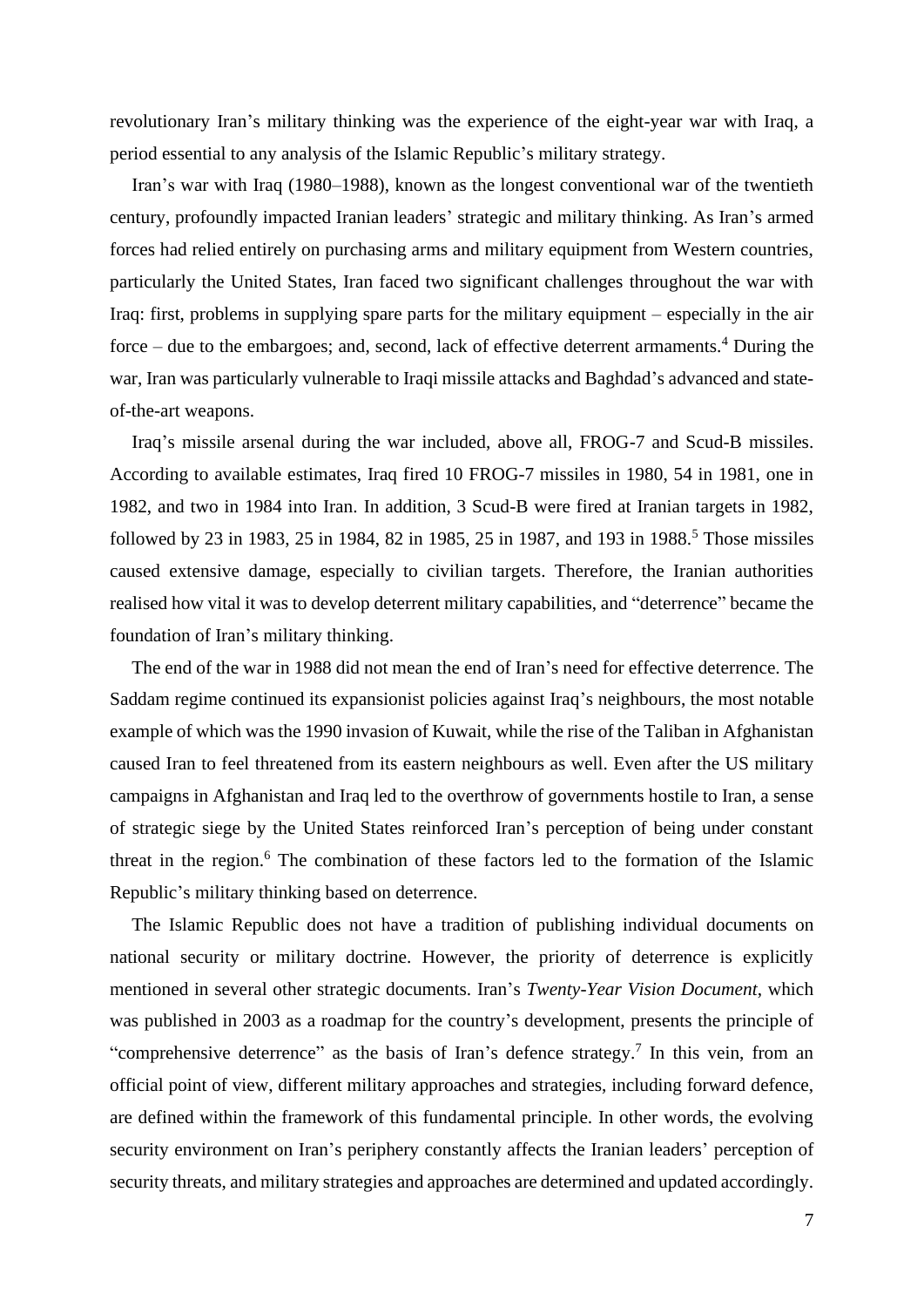However, the main objective is to ensure deterrence, that is, to deter "enemies" from taking aggressive actions against Iran.

#### *Strategic Depth: The Geography of Iran's Forward Defence*

Another concept essential to understanding Iran's forward defence strategy is "strategic depth" (*omgh*), also called "backup" or "buttress" (*aghabeh*) in the Iranian security-military literature. Generally, it refers to the ability to take the fight as close to enemy territory as possible in the event of a conflict.<sup>8</sup> Senior Iranian officials, including Supreme Leader Ayatollah Seyyed Ali Khamenei, have offered a wide range of definitions of this concept, which often includes not only military elements but also cultural and economic aspects. However, in almost all of those definitions, Islamic countries, specifically in the Middle East, are identified as Iran's strategic depth. In a speech in 2008, Khamenei called strategic depth "the mainstay of a nation", adding that "Muslim nations are the strategic depth of the Islamic Republic".<sup>9</sup> In 2014, he mentioned three elements of Islam, the Persian language, and the Shiite religion as factors Iran can use to expand its strategic depth.<sup>10</sup> As for the aim of developing the strategic depth, in 2019, the Iranian leader spoke of the need to deal with threats beyond Iran's borders, considering it one of the country's top priorities. "It should not be the case that we limit ourselves to a house and think that it's no longer our job to find out who is behind the walls, [and] which threats are there," Khamenei said, adding that "This broad cross-border vision, this extension of strategic depth is sometimes even more necessary than the most important duties of the state." He further considered the expansion of Iran's strategic depth to be the task of the Islamic Revolutionary Guard Corps  $(IRGC)$ .<sup>11</sup> Thus, from the perspective of the Islamic Republic's highest political and military authority, $12$  security and military considerations drive Iran's desire to expand its strategic depth.

In the same vein, in an explanatory article published on the Iranian Supreme Leader's official website, "supporting popular groups [across the region] who oppose the great powers, especially those [powers] hostile to the Islamic Republic" is referred to as a major instrument for expanding Iran's strategic depth. Another element mentioned in the text is "to recognise the weak points and vulnerabilities of the adversaries and to take measures to hit their interests, as well as their military and economic facilities, in case of an aggression against Iran". As for the main objective of expanding Iran's strategic depth, the article also speaks of the need to enhance the country's deterrence potential.<sup>13</sup> In other words, strategic depth refers to a situation in which Iran's ability to target the enemy's interests in areas far from its borders deters the other side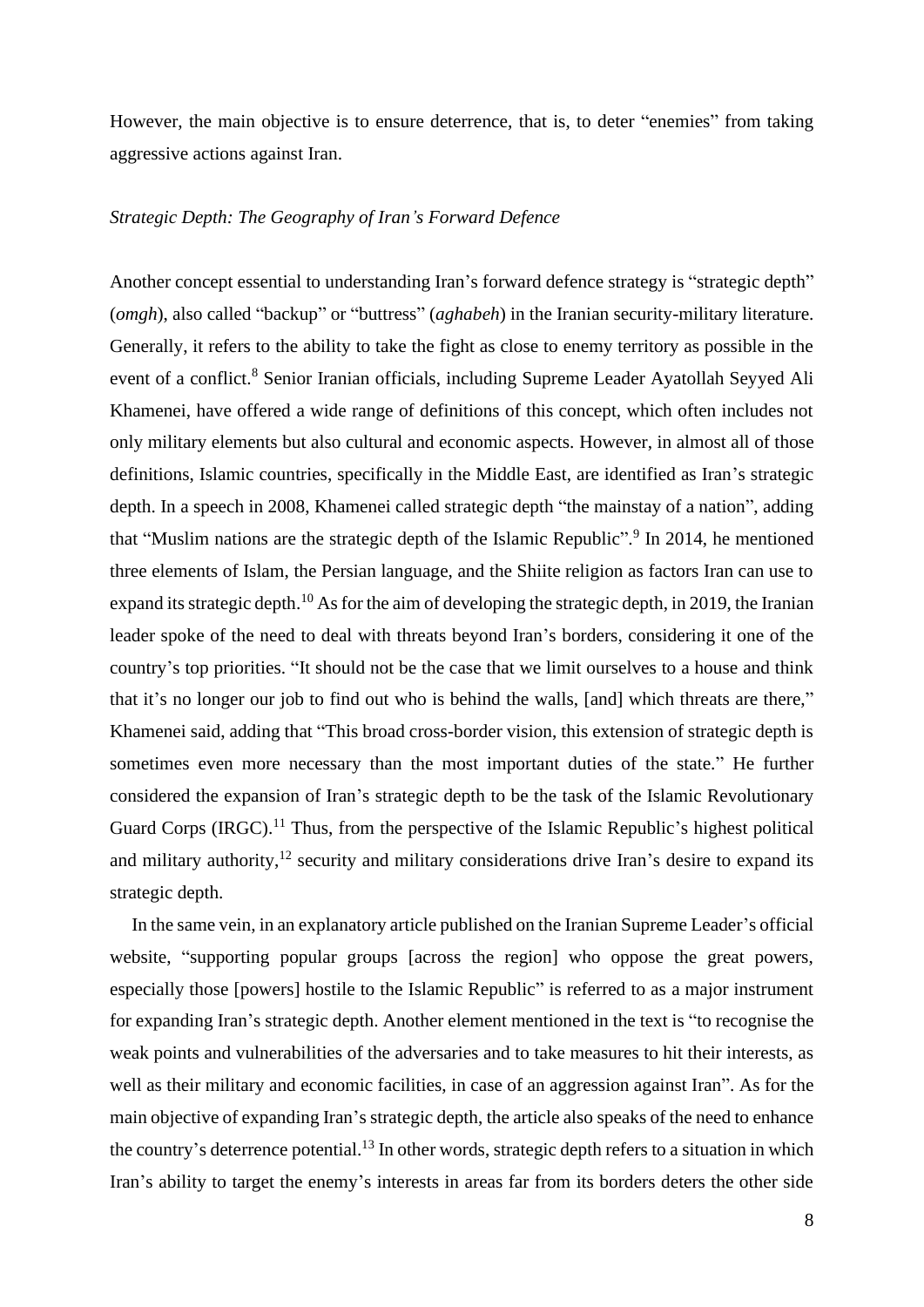from targeting Iran's interests. Thus, in the forward defence strategy, the concept of deterrence is the basis of the "defence" part, while the concept of strategic depth is the basis of the "forward" aspect.

In this definition, the geographical area of Iran's strategic depth is often defined from the country's western borders with Iraq to Syria and Lebanon. "Iraq provides strategic depth and a buffer against Saudi Arabia and other Sunni Arab states that are competing with Iran for dominance over the Persian Gulf." In this vein, "Tehran wants to ensure that Iraq never again poses an existential threat to Iranian interests, as [Saddam] Hussein did when he invaded Iran in 1980." <sup>14</sup> Nosratollah Tajik, a former Iranian diplomat, believes that "for Iran, Iraq is the eastern gateway to the Arab world, meaning that Iran could use Iraq's potentials to [develop] political, economic, social and cultural interactions with the Arab world". In his view, having influence in Iraq would allow Iran to be present and active in a wide area from the Oman Sea to Iraq and from Syria and Jordan to the Mediterranean and the Red Sea.<sup>15</sup>

As for Syria and Lebanon, their significant position in Iran's strategic depth has been emphasised even more explicitly. During a meeting with Syrian President Bashar al-Assad in February 2017, Khamenei said Iran and Syria provide strategic depth for each other.<sup>16</sup> In this regard, Iranian analysts point in particular to Syria's record of supporting Iran during the war with Iraq, the two countries' close ties to Hezbollah in Lebanon, and a shared hostility towards Israel.<sup>17</sup> In the case of Lebanon, Hezbollah's ability to pose a persistent and credible threat to Israel is an essential factor, allowing Iran to maintain an effective deterrence against Israel. From this perspective, Hezbollah enables Iran to establish a kind of indirect deterrence at the regional level.<sup>18</sup>

However, it should be noted that, since the establishment of the Islamic Republic, Tehran's perception of the exact range of its strategic depth has undergone various changes. Three main factors have driven these changes: first, the actual situation in the Middle Eastern security environment, in terms of stability and instability in the region in general, as well in individual regional countries; second, the extent of Iran's economic and military power to advance its regional goals; and, third, Iran's evolving perception of regional threats.<sup>19</sup> Nasser Hadian, a professor of international relations at the University of Tehran, says, "We defined our strategic depth based on our perception of threats from the region," adding that "For us, those threats are Israel, the United States, the current global order, as well as regional chaos, respectively."<sup>20</sup> In this vein, Iranian authorities believe that post-Arab Spring developments, especially Iran's involvement in Iraq and Syria, have significantly expanded Iran's strategic depth. Maj. Gen. Yahya Rahim Safavi, the Iranian Supreme Leader's top military adviser, argues that Iran's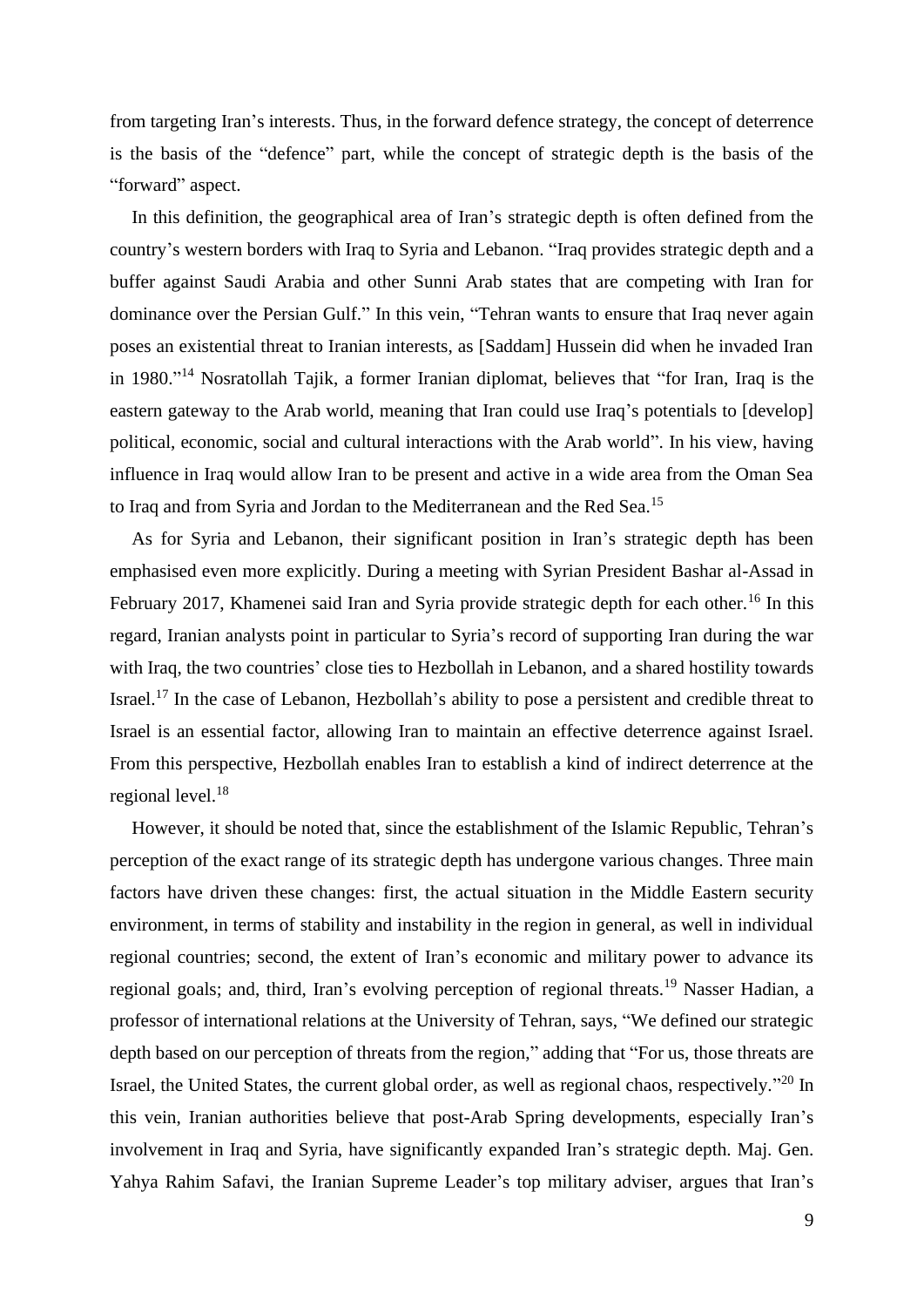influence extends to Iraq, Syria, and the Mediterranean. "Our defence line is no longer Shalamcheh. Our defensive border is Lebanon's southern border with Israel, and the depth of our strategic defence has reached the Mediterranean and close to Israel," Safavi says.<sup>21</sup>

## **The Main Elements of Iran's Forward Defence**

To successfully pursue a forward defence strategy, Iran needs to develop those military capabilities that allow it to target its adversaries' interests in areas far away from the Iranian borders, that is, within the range of its perceived strategic depth. To this end, Iran has focused on developing a set of symmetric and asymmetric military capabilities. This includes continuously improving its missile programme, establishing a regional network of allied or proxy groups, developing cyber-defence and cyberwarfare capabilities, and working on military drone capabilities.

#### *Missile programme*

Iran's missile programme is the pivotal element of the country's forward defence strategy. Developing missile capabilities allows Iran to establish an effective air deterrence, while providing it with the necessary means of counterattack, should the enemy target its vital interests anywhere in the region. Ballistic missiles have a crucial role in Iran's deterrence strategy, as they decrease the importance of geography in dealing with the sources of threat.<sup>22</sup> Iran has developed its missile programme so that the entire Middle East is in the range of Iranian missiles, including the American military bases in the region. The Islamic Republic also uses its missile programme to assist regional allies like Hezbollah and Yemen's Houthis.<sup>23</sup> Increased tensions with Washington and its regional allies due to President Donald Trump's maximum pressure campaign led Iran to further expand its missile capabilities as an effective means of deterrence.

Iran's first practical efforts to develop an advanced, indigenous missile programme began during the war with Iraq, but this approach gradually found its way into Iran's strategic policy documents and became part of its official defence policy. Iran's fourth Five-Year Development Plan, approved by parliament in 2004, explicitly addresses this issue for the first time, emphasising "quantitative and qualitative development and operational stability of missile units".<sup>24</sup> In addition, in the sixth Five-Year Development Plan, approved in 2017, the missile programme is mentioned as one of the main pillars of Iran's deterrence policy. The document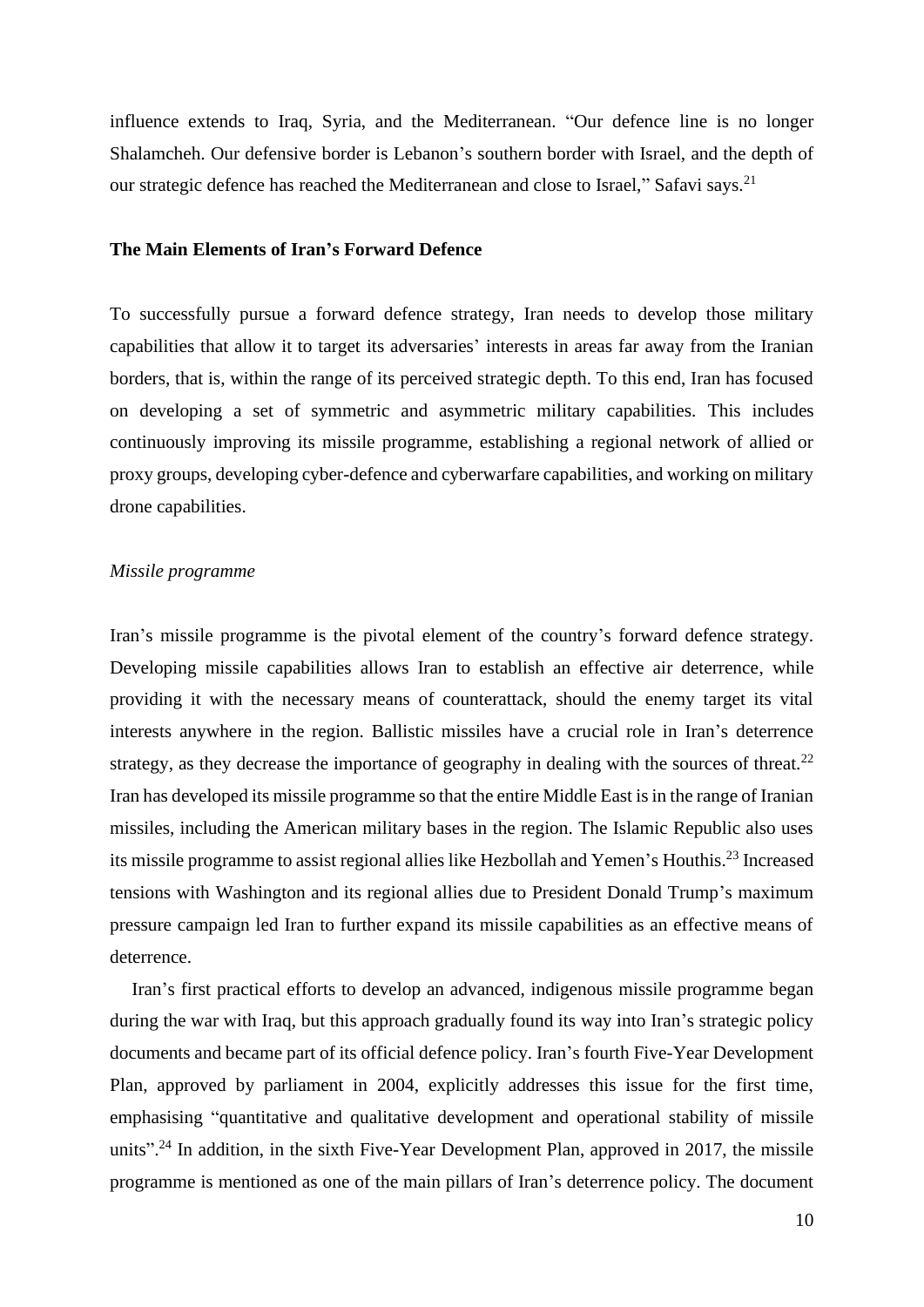underlines "the development of missile capabilities, technologies, and the production capacity of superior weapons and defence equipment with a deterrent capability commensurate with all types of threats".<sup>25</sup>

Ali Shamkhani, secretary of Iran's Supreme National Security Council, who served as defence minister from 1997 to 2005, notes that, due to its inability to upgrade and strengthen its air force, Iran sought an alternative to enhance its deterrence. Thus, Iranian authorities started to show interest in missiles for four main reasons: the enemy's vulnerability to missiles, the possibility of rapid access, being a shortcut (to deterrence, compared to the air force), and feasibility.<sup>26</sup> The process of designing and manufacturing missiles in the Islamic Republic's defence industry began with assembling imported parts. However, those parts were gradually produced domestically and improved in line with the needs of the day. In 1995, Iran was estimated to have 210 Scud B / C missiles and 200 Chinese-made M-7s (DF-7CSS-8s). By 2005, the number of Iranian-made Scud missiles reached  $300<sup>27</sup>$ 

In recent years, Iran's missile programme has developed much faster. There are no reliable statistics on the number of Iranian missiles, but it is believed that Tehran possesses thousands of missiles of more than a dozen different types (see Figure 1). Some of those missiles have a range of more than 2,000 km. In addition, Iran has up to 50 medium-range ballistic missile launchers and up to 100 short-range ballistic missile launchers.<sup>28</sup> Meanwhile, as part of its forward defence strategy, Iran has used ballistic missiles on several occasions to strike targets outside its borders. In June 2017, Iran fired six ballistic missiles at ISIS positions in Syria's Deir ez-Zor in retaliation for a terrorist attack by ISIS-affiliated elements on the Iranian parliament. In October 2018, Iran once again targeted ISIS positions in Syria, in the al-Bukamal area. In September 2018, seven Iranian ballistic missiles targeted the Headquarters of the Democratic Party of Iranian Kurdistan and Kurdistan Democratic Party in Iraq, said to be in response to the killing of Iranian border guards by Kurdish insurgents. Most significantly, in January 2020, Iran launched a missile strike on the American-controlled Ain al-Assad airbase in Iraq. In this attack, carried out in retaliation for the assassination of Iran's Quds Force Commander Maj. Gen. Qassem Soleimani, 22 ballistic missiles were fired at the base.<sup>29</sup>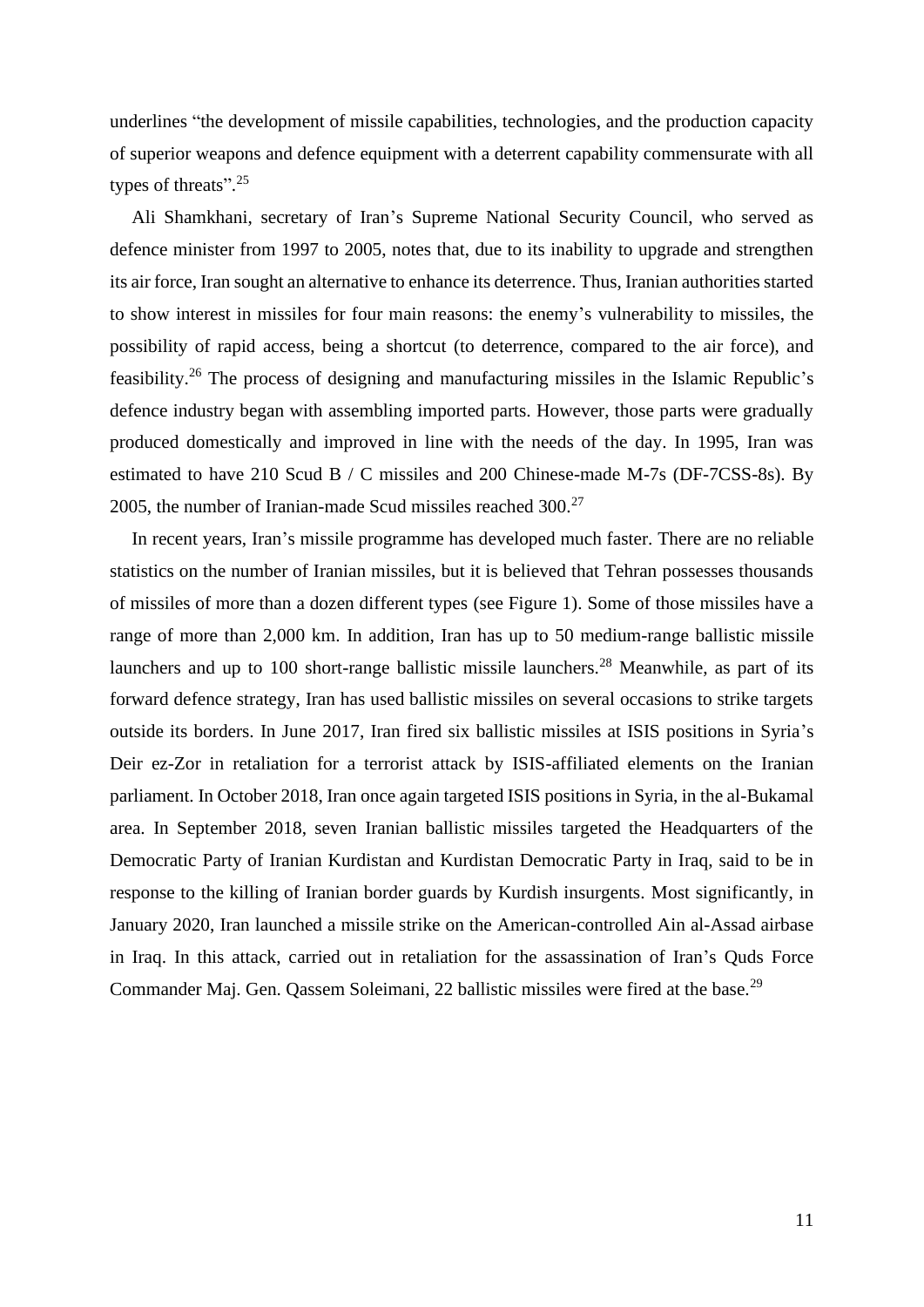

Figure 1 – Types and range of Iranian missiles<sup>30</sup>

Iran's missile systems are designed according to the types of the threat it faces, and it has developed different missiles capable of targeting land, air, and sea targets. The main targets at sea are the enemy warships. "Our surface-to-surface missiles can cover the width and length of the Persian Gulf and the Sea of Oman. No ship or vessel can cross the Persian Gulf unless it is within range of our coastal missiles," says Rahim Safavi, who is also a former IRGC chief commander.<sup>31</sup> As for ground targets, acquiring the ability to target US military bases in the Middle East has been a major focus for Iran. According to Brig. Gen. Amir-Ali Hajizadeh, commander of the IRGC's Aerospace Force, "If war breaks out, US bases in neighbouring countries will be targeted." He emphasises that "In our opinion, those bases are the territory of the United States, and if we get involved [in a war], we will definitely hit those bases. We consider those bases to be on the US soil, not in Qatar, Bahrain, or Afghanistan."<sup>32</sup> The third aspect, namely, aerial targets, refers to Iran's air defence systems. During and after the war with Iraq, Iran sought to strengthen its air defence with Russia's help and through purchasing Russian-made defence systems, including the Russian S-300 system. However, Iran has also developed indigenous air defence systems and military satellites, and it has so far unveiled two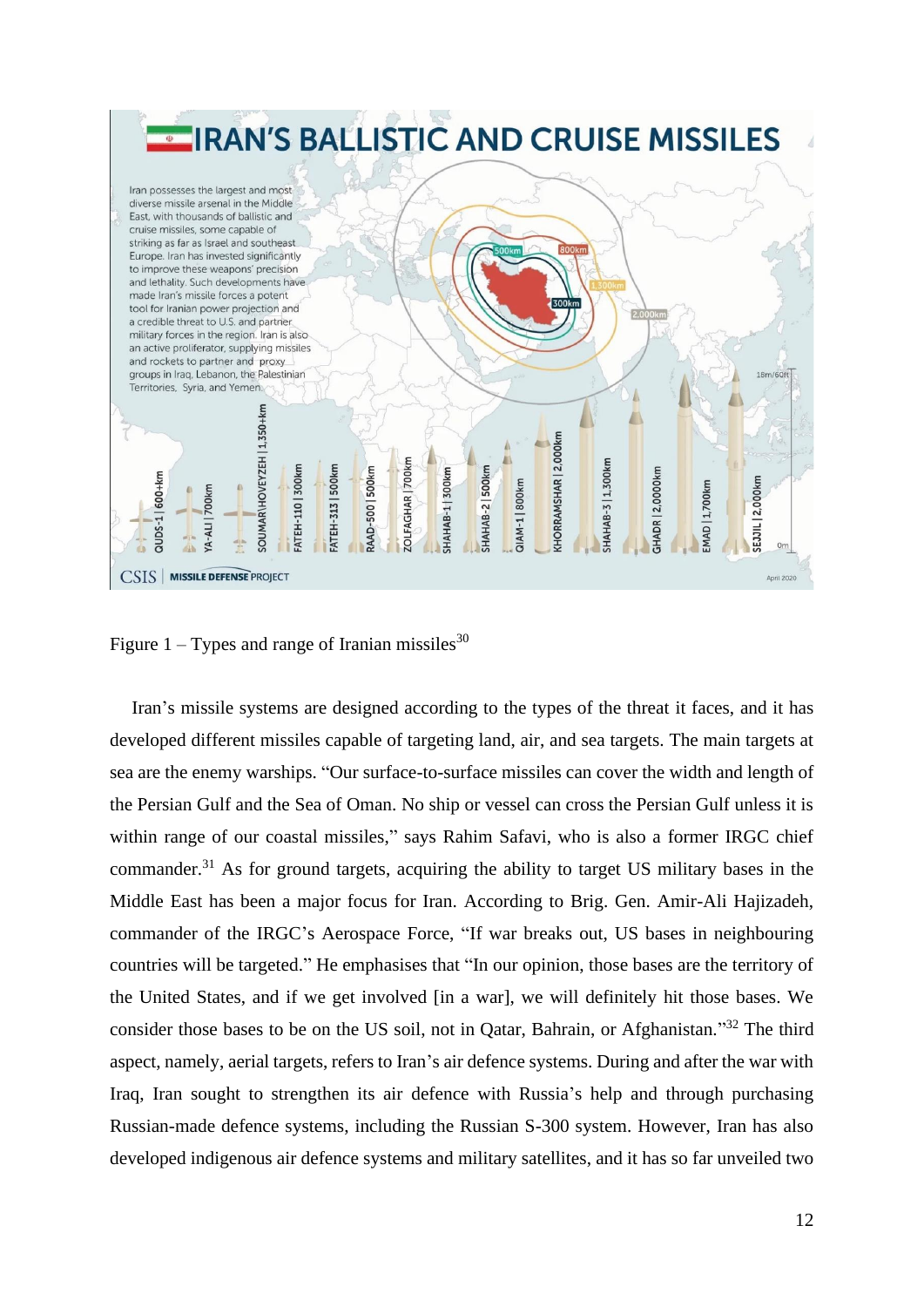advanced homegrown missile defence systems, "Third of Khordad" and "Bavar 373". In June 2019, the Third of Khordad system successfully shot down an RQ-4A Global Hawk American military drone in the Strait of Hormuz.<sup>33</sup> As such, ballistic missiles and air defence systems together provide two main elements of Iran's forward defence strategy: the ability to strike at enemy interests outside the borders, while reducing potential vulnerabilities inside Iranian territory.

#### *The network of non-state allies*

The second element of Iran's forward defence strategy is a network of non-state allies throughout the Middle East, referred to in the Islamic Republic's official narrative as the "axis of resistance", a term coined in response to the former US President George W. Bush's designation of Iran as a member of the "Axis of Evil". In general, this concept refers to Iran and a set of state and non-state actors that have a common ground in opposing the American-led international order. However, it has gradually evolved and is now specifically used to refer to a set of actors working in various Middle Eastern countries in line with Iran's foreign policy goals and against the United States and its allies.<sup>34</sup>

From the Iranian authorities' point of view, this network enables Tehran to project its power and influence across the region at a low cost to itself, while increasing the cost of confronting Iran for its rivals and adversaries.<sup>35</sup> This network consists of dozens of militias, as well as political factions all over the region, which have strong ideological, political, and even military ties with Iran. Some of these groups act as Iranian proxies, such as Fatemiyoun and Zainebiyoun brigades in Syria, while others, such as Lebanon's Hezbollah, are considered Iran's allies.<sup>36</sup>

The axis of resistance's importance in the Iranian military strategy stems from three main factors. First, it is used as a means for asymmetric deterrence against the United States and its regional allies. The direct US military involvement in the Middle East, in the form of establishing military bases and Washington's continued military support for its regional allies, in terms of strengthening and updating their military capabilities, are seen by Iran as a severe and persistent threat. However, there is a considerable disparity between Iran and the United States in terms of military power. Meanwhile, unlike regional rivals, the international arms embargo on Iran has not allowed it to upgrade its symmetric/conventional military capabilities. However, controlling a network of armed groups in the region enables Iran to target not only regional rivals but also Washington's interests in the region, if necessary, in a faster and easier way and at a lower cost. Perhaps this situation is best reflected in the continuous targeting of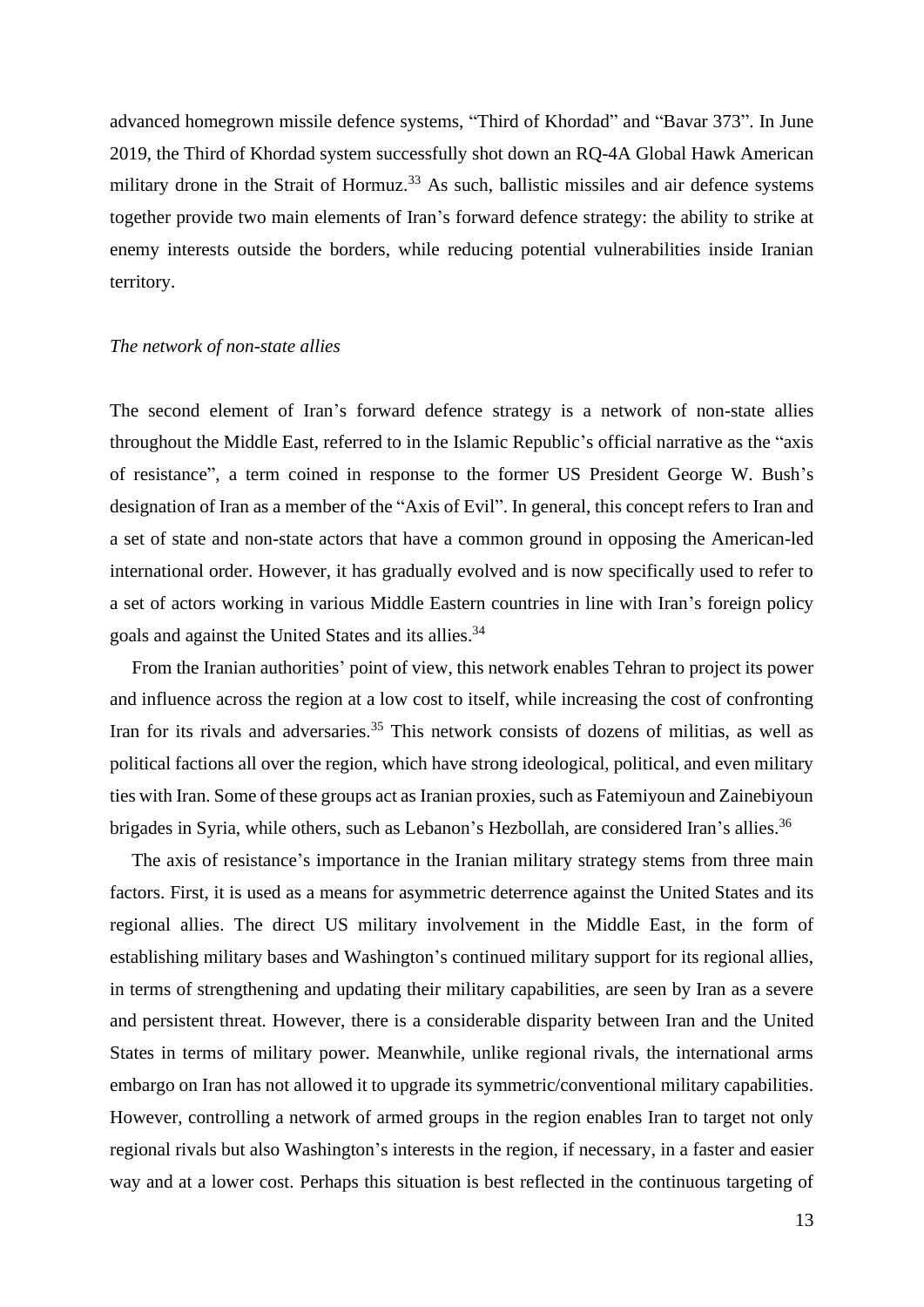US military and non-military targets in Iraq by Iran-backed groups following Soleimani's assassination in January 2020.<sup>37</sup>

The second factor is the role of the resistance axis in expanding Iran's strategic depth. As noted, from the military point of view, Iran's understanding of strategic depth is the possibility of dragging a conflict into enemy territory. Expanding the network of allied and proxy armed groups could well serve this purpose. Iran's support for the Palestinian armed groups and Hezbollah in Lebanon is primarily aimed at maintaining a credible threat near the Israeli borders. Iran's efforts to deploy its proxy groups in southern Syria has the same aim.<sup>38</sup> Similarly, the Islamic Republic's full support for the Houthis in Yemen is primarily aimed at expanding its influence in Saudi Arabia's neighbourhood. From this perspective, one could argue that the value of this network of armed groups for Iran is equal to the value of ballistic missiles, as both of these elements contribute to the expansion of Iran's geography of deterrence.

Third, there is the possibility of achieving military – and, indeed, political – goals without engaging in direct conflict with other states. As a general principle, the use of proxies allows the patron to enjoy plausible deniability and avoid accountability for aggressive actions abroad.<sup>39</sup> The Islamic Republic has always denied any connection to attacks on American targets in Iraq.<sup>40</sup> This was also the case in the missile strike against the Saudi Aramco oil processing facilities in 2019, in which Iran denied any direct or indirect involvement.<sup>41</sup> This element of plausible deniability reduces the risk of a direct response by the other side, which could lead to escalation and full-blown conflict. In the case of Iran's allies, such as Hezbollah, this particular aspect applies even more than for proxies, as their organisational autonomy makes it hard to accuse Iran over their activities in the first place.

It is difficult to provide accurate statistics on the number of forces in Iran's network of nonstate allies. However, it is estimated that, between 2011 and 2019, the number of troops in Iraq, Syria, Lebanon, Yemen, Afghanistan, and Pakistan increased from around 75,000 to more than 250,000.<sup>42</sup> Groups active in the first four countries are of greater significance in Iran's military strategy. In fact, even Afghan and Pakistani proxies have been increasingly used in recent years to fight in the Middle East on Iran's behalf.

In Iraq, the Popular Mobilization Forces (PMF), formed in 2014 with the primary aim of countering ISIS, have close ties to Iran. Among them, four of the most well organized and powerful factions are Iran's close allies: The Badr Organization, Kata'ib Hezbollah (Hezbollah Brigades), Asa'ib Ahl al-Haq, and Harakat Hezbollah al-Nujaba. Following Soleimani's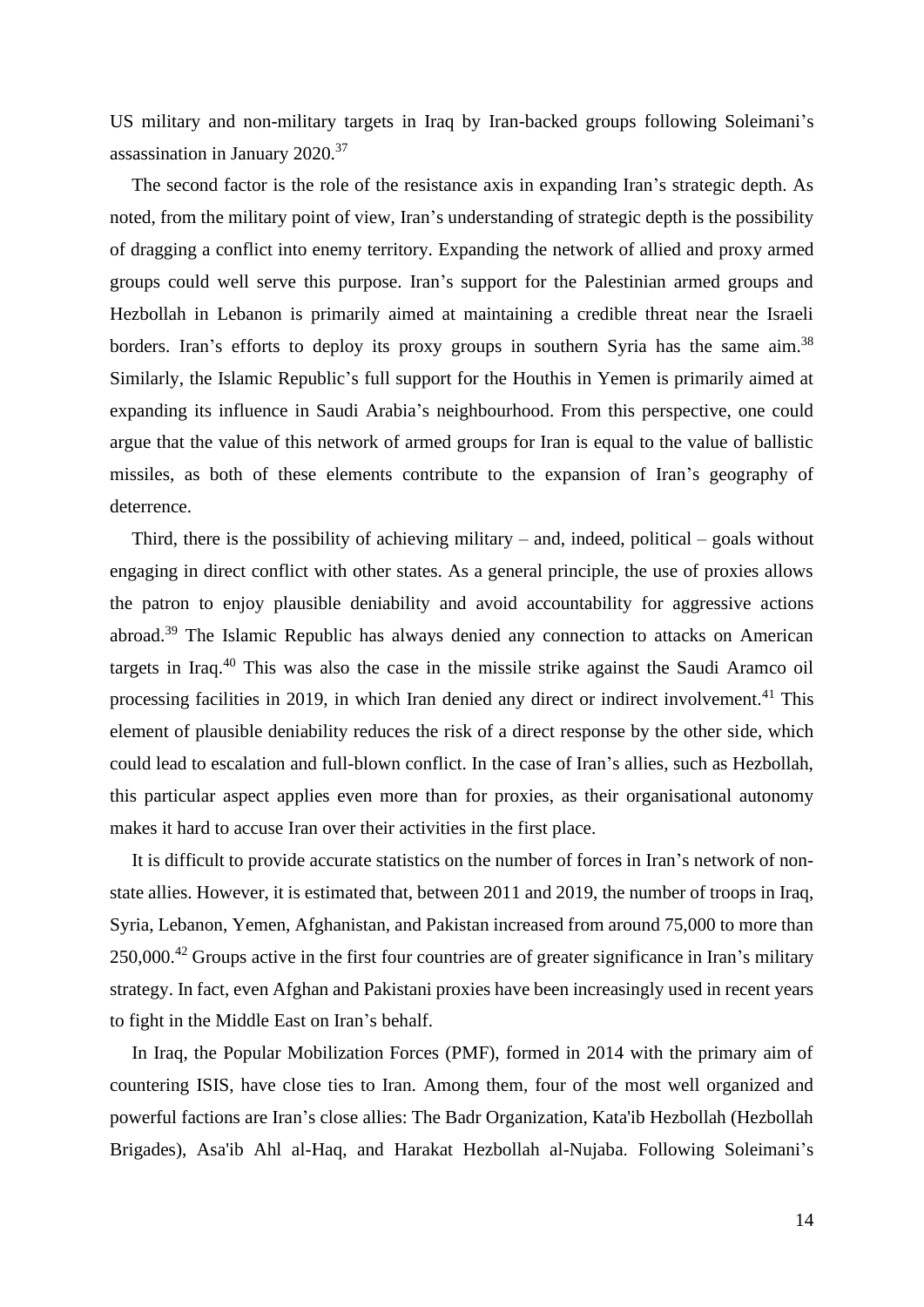assassination, several new and unknown pro-Iran armed groups also emerged in Iraq, targeting US military interests and bases in the country.<sup>43</sup>

In Syria, Iran organised a force of around 100,000 local Syrian troops under the banner of the National Defence Forces (NDF) to help the Assad government fight the armed rebel groups.<sup>44</sup> Iran has also formed two brigades of Afghan and Pakistani Shia forces, Fatemiyoun and Zainebiyoun, to fight alongside the Syrian army.<sup>45</sup> In Lebanon, Hezbollah, the most powerful non-state actor in the Middle East, remains the Islamic Republic's most important ally. Hezbollah's intervention in the Syrian crisis showed that the organisation is ready to intervene effectively outside Lebanon to help advance Iran's policies. The Yemeni Houthi movement is another important member of Iran's network of non-state allies. Unlike Hezbollah, the Houthis have fewer established and organisational ties to Iran. However, between 2011 and 2014, the IRGC and Hezbollah provided the Houthis with military and political support, which has continued since the beginning of the Saudi-led military invasion of Yemen in March 2015. Tehran sees the Houthis' ability to strike vital targets inside Saudi Arabia as an important tool to contain Riyadh.<sup>46</sup>

## *Cyberwarfare capabilities*

The third element of Iran's forward defence strategy is the development of cyberwar and cyberdefence capabilities. Iran's sixth Five-Year Development Plan explicitly details the need to develop cyber power as an essential means of deterrence. The document underlines "increasing soft power and cyber-defence capabilities and providing cyber defence and security for the country's infrastructures".<sup>47</sup> Indeed, cybersecurity concerns have long existed among Iranian policymakers. The 2010 cyberattack on Natanz nuclear facility by the Stuxnet virus – attributed to the United States and Israel – exposed Iran's cybersecurity weakness at the time.<sup>48</sup> Stuxnet ruined at least 1,000 centrifuges, equivalent to 10 per cent of the centrifuges operating in Natanz at the time.<sup>49</sup> However, the malware was especially important because, for the first time, it showcased the possibility of using sophisticated cyber capabilities to achieve military goals.

The Stuxnet incident can be considered the starting point of Iran's serious and systematic focus on cyber defence. About a year after the incident, in November 2011, Iran established a "cyber-defence headquarters" tasked with "monitoring cyber threats against Iran's national security infrastructures". The primary duties of this newly formed institution were "Issuing nationwide alerts in case of cybersecurity threats against the country, securing the country's infrastructures against cyber threats, and creating a deterrent capability in the cyberspace". The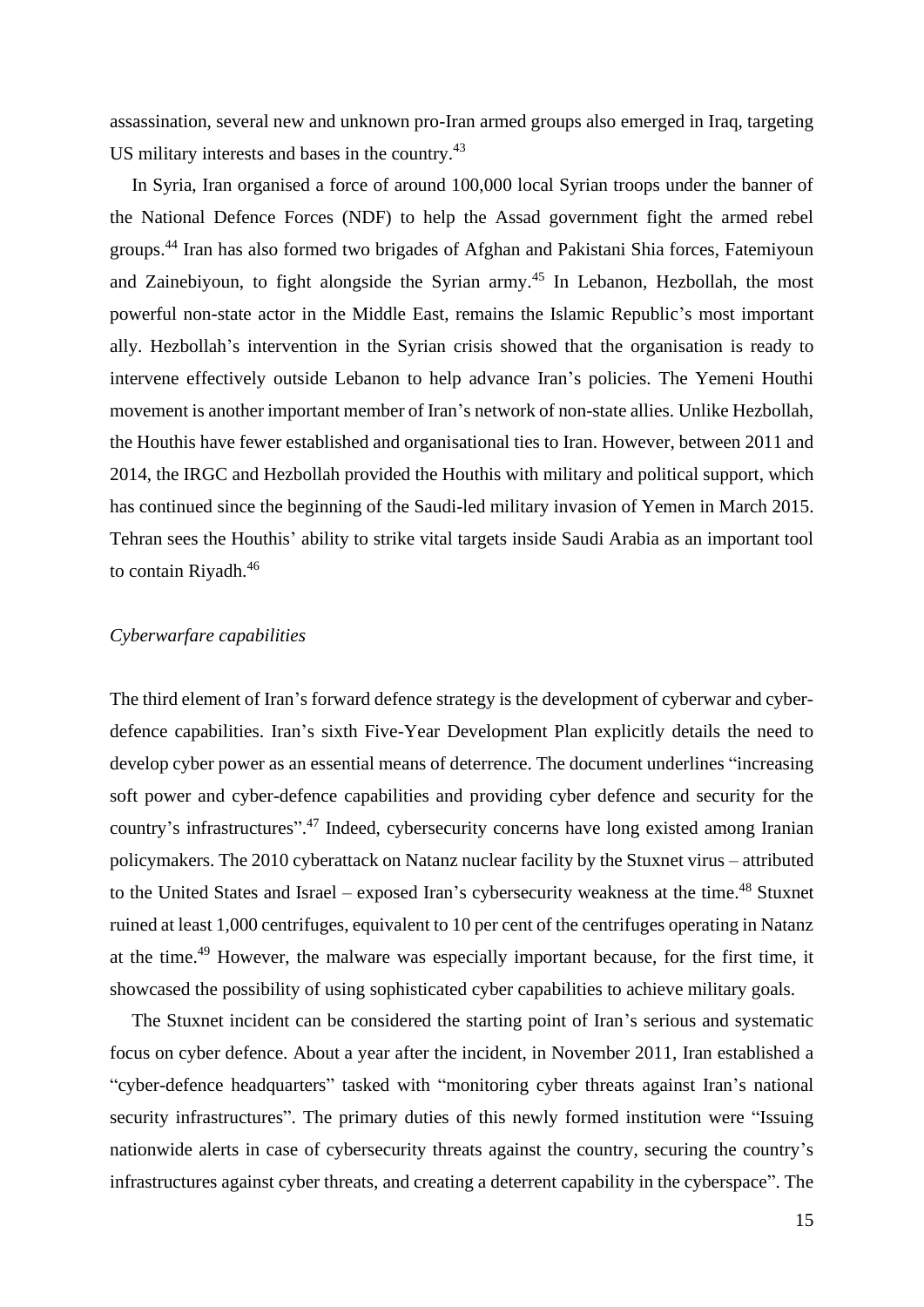headquarters was a joint initiative of the Ministries of Information, Communications and Technology, Defence, Industry, as well as the Passive Defense Organization.<sup>50</sup> This indicates that, for Iran, cyber defence has technical, security, and military aspects. According to some reports, in late 2011, Iran invested \$1 billion in cyberspace infrastructure and technology. In addition, in 2012, the Iranian Armed Forces recruited 120,000 people to work in cybersecurity.<sup>51</sup>

At the same time as improving its cyber-defence potential, Iran has also worked on developing offensive capabilities in cyberspace, which allows it to target the interests of its adversaries indirectly and at a potentially lower cost. Iran's offensive moves in cyberspace are often carried out indirectly and through informal means. However, the IRGC is believed to be responsible for monitoring and coordinating offensive cyber activities. These activities are often carried out through an informal organisation called the "Iranian Cyber Army", which includes a group of IT specialists and professional hackers. "The Cyber Army has not been directly linked to the IRGC, but Iranian government officials refer to using it to hack enemy sites."<sup>52</sup>

So far, several cyberattacks have been attributed to Iran, the most serious of which have been against Saudi Arabia and Israel. In October 2012, a cyberattack on Saudi Arabia's Aramco oil facilities using a virus called Shamoon wiped out data on 75 per cent of its computers. A group called the Cutting Sword of Justice claimed responsibility. However, Washington saw the attack as Iran's retaliation for the Stuxnet incident – as well as another attack against Iranian oil companies by "Flame" malware.<sup>53</sup> In April 2020, a cyberattack was reported on Israel's water and sewage treatment facilities. According to official reports, the attack led to limited disruptions in local water distribution systems. Israeli media blamed Iran for the attack. Less than two weeks later, Shahid Rajaee port in southern Iran, a hub for maritime trade, came under cyberattack, in an incident seen as a retaliatory move by Israel.<sup>54</sup>

In August 2020, after the Iranian and Israeli cyberattacks against each other became known, the General Staff of the Iranian Armed Forces in an official statement – the first of its kind – elaborated the country's military policies in cyberspace. While extending the principles of territorial sovereignty and state jurisdiction to all components of cyberspace, the statement stressed that "Any deliberate use of cyber-force resulting in physical or non-physical consequences, which is a threat to national security or leads to political, economic, social, or cultural instability, violates the sovereignty of the state." However, the most important part of the statement explains Iran's view of the criteria for considering a cyberattack a use of force, which would justify resorting to the right to self-defence. In this vein, "Those cyber operations that result in material damage to properties or damage to persons to a certain extent and severity,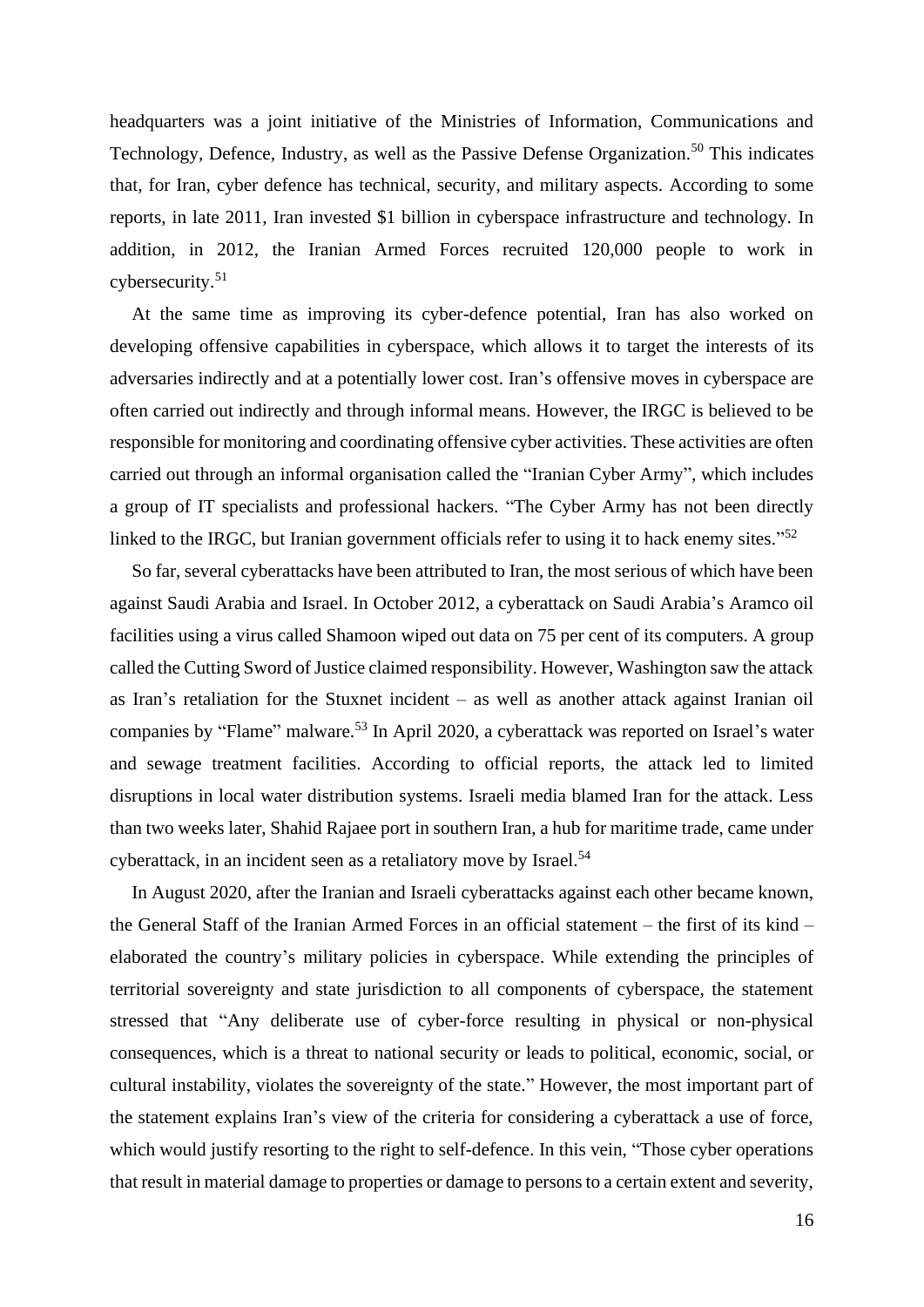or are reasonably likely to produce such effects, are considered to be the use of force." The statement goes on to warn that "If the intensity of cyber operations on the country's vital infrastructures escalates to the threshold of a conventional armed attack, the armed forces of the Islamic Republic of Iran will have the right to self-defence".<sup>55</sup> As such, along with the evolution of its forward defence strategy, Iran considers cyberspace an emerging arena for both defensive and offensive activities.

#### *Military drones*

Iran has worked to expand the geographical scope of its military strategy in the development of military drones. Using unmanned aerial vehicles (UAVs) for military purposes in Iran pre-dates the 1979 Islamic Revolution. At the time, Iran purchased a number of MQM-107 Streaker and BQM-74 Chukar drones from the United States to train and test its fighter jets, particularly the F-14.<sup>56</sup> During the Iran–Iraq War, the first domestic efforts were made to build reconnaissance drones, which led to the manufacture of the first models of "Mohajer" drones. More serious and structured efforts to build combat drones began in the early 2000s by the Ministry of Defence and the IRGC.<sup>57</sup> In 2012, Iran unveiled the "Shahed (Witness)-129" drone, the first Iranian combat drone capable of firing at ground targets using "Sadid" precision-guided bombs. With a 24-hour endurance, the drone has a flight range of between 1700 and 2000 km. In addition to the IRGC's Aerospace Force, the Iranian Navy also began using this drone in 2019.<sup>58</sup>

One of the events that seems to have had a significant impact on the development of Iran's drone capabilities was the capture of an American Lockheed Martin RQ-170 Sentinel in December 2011. Iran claimed to have brought down the UAV, which had entered Iranian airspace from Afghanistan, by infiltrating its navigation system. Although Washington disputed this claim, it acknowledged that the UAV had fallen into Iran's hands almost intact and without severe damage.<sup>59</sup> Iran claims to have employed the American UAV's technology in a number of its drones via reverse engineering (see Figure 2). "Shahed 191" is a reconnaissance drone that is said to have used this technology in its manufacture. Another model of this drone is called "Saegheh (Thunderbolt)".<sup>60</sup> In addition, "Shahed-171 Simorgh" is known as an exact copy of the RQ-170, which, according to Iranian officials, also has combat capabilities.<sup>61</sup> However, the exact capabilities of this drone are still disputed.

Although Iran's military drone programme is much more recent than its missile programme, Iranian drones have already been used in military operations outside its borders. In 2014, Iran, for the first time, dispatched two Shahed-129s to Syria. In 2015 and 2016, six more of these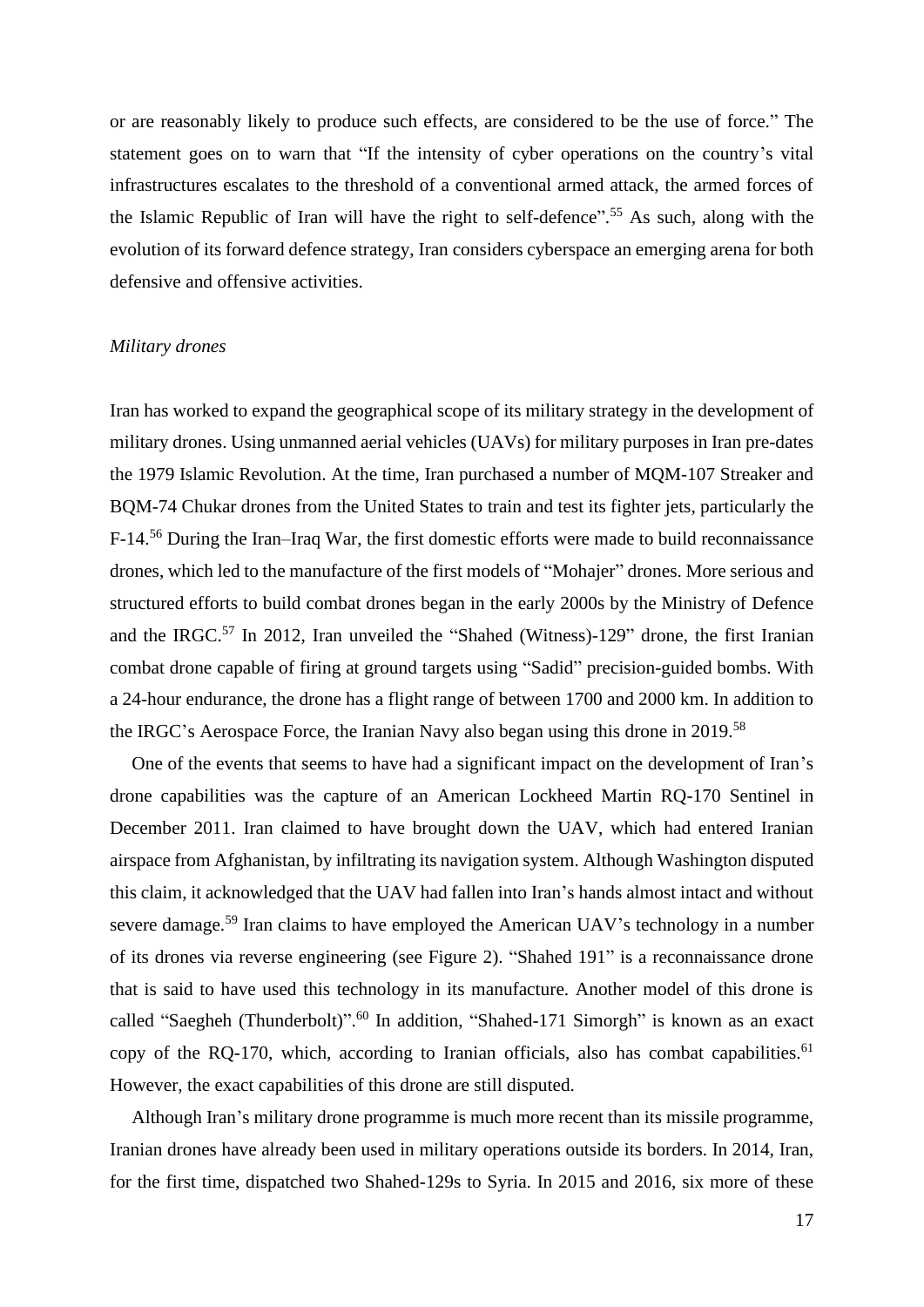drones were employed in Syria.<sup>62</sup> So far, at least two of these drones have been shot down by the US Air Force during reconnaissance operations in Syria.<sup>63</sup> In addition, in 2018, at least one Saegheh drone was used during an IRGC strike at ISIS positions in eastern Syria.<sup>64</sup> In February 2018, Israel claimed to have shot down an Iranian Saegheh drone that had entered its airspace from southern Syria.<sup>65</sup> Besides, Iran has used its military drones to arm Hezbollah in Lebanon.<sup>66</sup> It is also believed that the technology used in the Yemeni Houthis' drones, used against Saudi Arabia, has been provided by Iran.<sup>67</sup>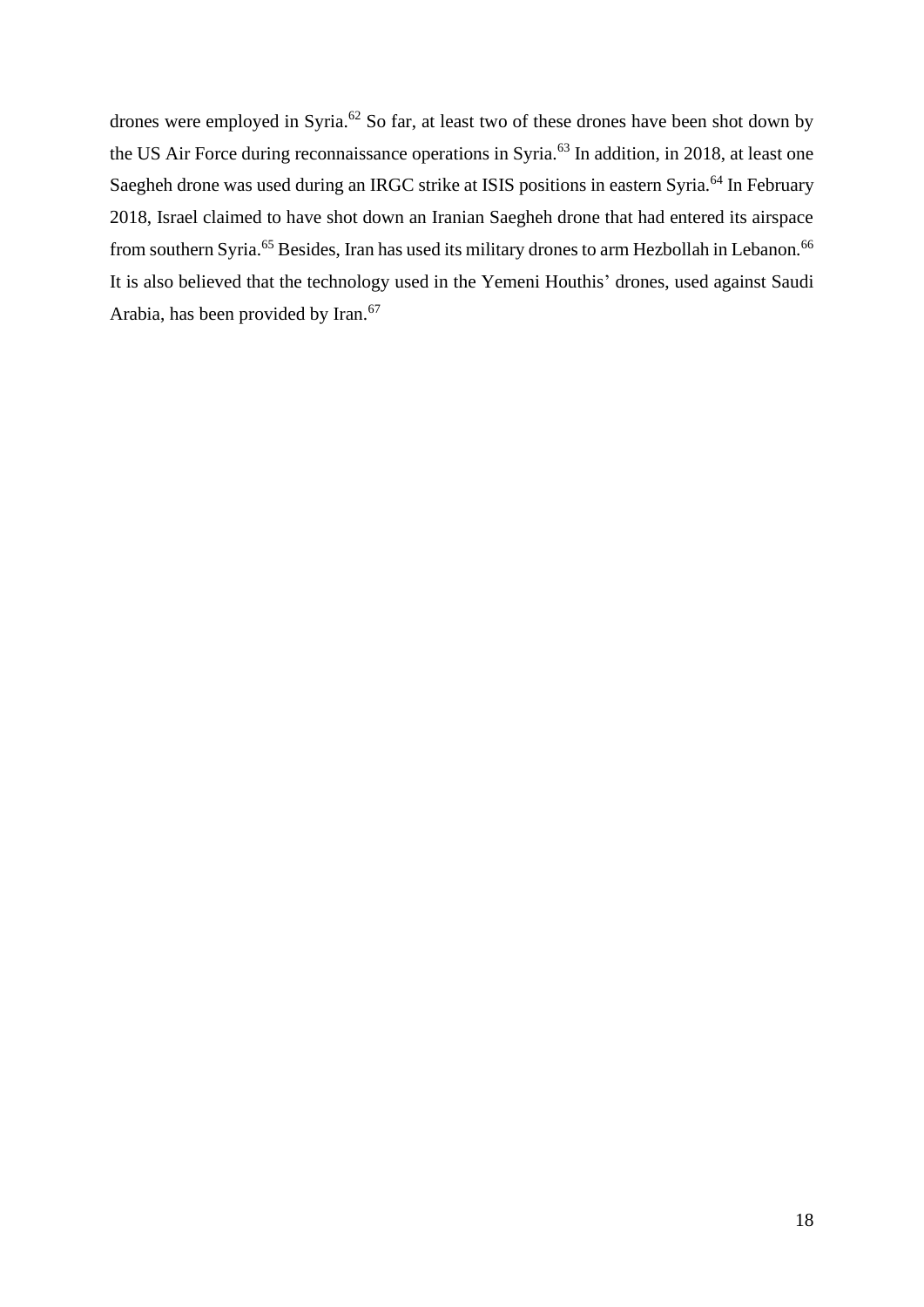

Jet-powered flying wing reconnaissance unmanned aerial vehicle

Figure  $2 -$  Iran's main combat drones<sup>68</sup>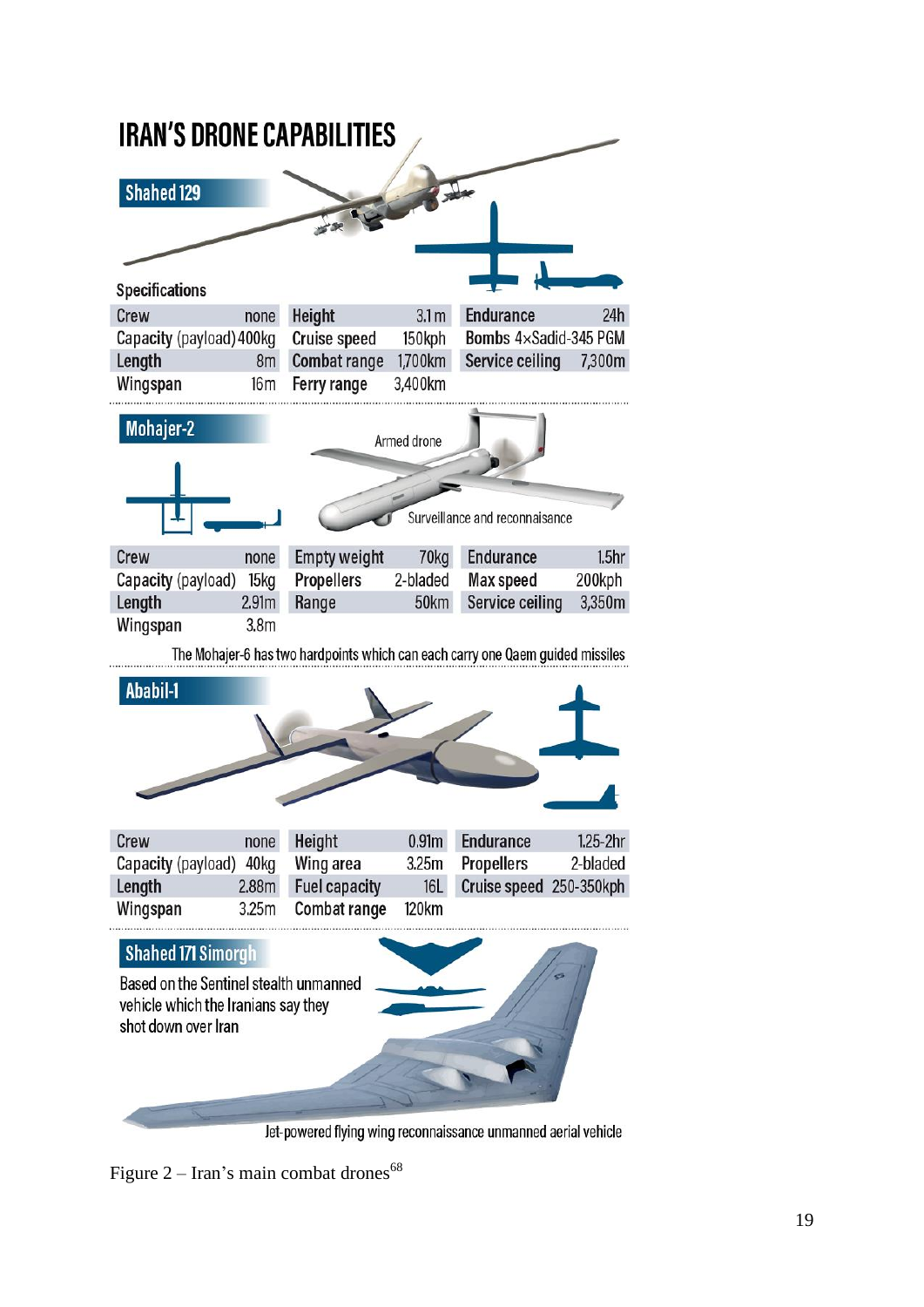#### **The Syrian War and the Development of Forward Defence Strategy**

As noted, the Iranian leaders' perception of their own military strength and that of their adversaries, as well as their perception of potential security threats, determine the nature of Iran's military strategy. Iran finds itself in a potentially threatening environment, surrounded by US military bases, as well as Washington's close allies. Besides, the Middle East has always been prone to asymmetric threats, such as terrorism and armed separatism. All of these issues affect Iran's perception of its security environment. Iran neighbours five potentially unstable regions, namely, Central Asia, the South Caucasus, South Asia, the Persian Gulf, and the Middle East. In addition to the US influence in the South Caucasus, Central Asia, Afghanistan, Iraq, and the Persian Gulf, NATO is present in various structures in Iran's neighbouring regions. Iran's fiercest enemy, Israel, has favourable relations with some of Iran's neighbours, such as Azerbaijan and, more recently, the UAE and Bahrain. Most regional structures, such as the Gulf Cooperation Council (GCC), have been formed without Iran's presence – and, in fact, as a counterweight against Tehran. In this regional environment, Iran faces three types of military threats: first, limited guerrilla and terrorist attacks by insurgent and armed separatist groups on the eastern and western borders; second, the possibility of a military strike by regional adversaries, especially Israel; and, third, the possibility of a limited or large-scale military strike by the United States. In the worst-case scenario, a combination of all these incidents could occur.<sup>69</sup>

Such a threatening security environment has caused the Islamic Republic to base its military doctrine on deterrence. However, within the framework of this doctrine, changes in the intensity and urgency of threats at different points in time have led to the evolution of Iran's military strategies. As a result, it could be said that Iran's military strategies are essentially reactive and are based on a continuous assessment of threats.

Although Iran's focus on developing its deterrent capabilities was initially a direct result of the war with Iraq, two critical developments over the past two decades have impacted Iran's threat perception in the regional environment. The first development was the increase in the direct US military presence in the region following the 9/11 attacks. The US military invasion of Afghanistan and then Iraq eliminated two potential threats against Iran, namely, the Taliban regime and Saddam's regime. However, the Doctrine of Pre-emptive Strike, coined by Washington to justify its military intervention in Iraq, raised serious concerns among Iranian authorities that Iran might be the next regime to which the doctrine was applied. After all, in January 2002, then US President George W. Bush had called Iran, along with Iraq and North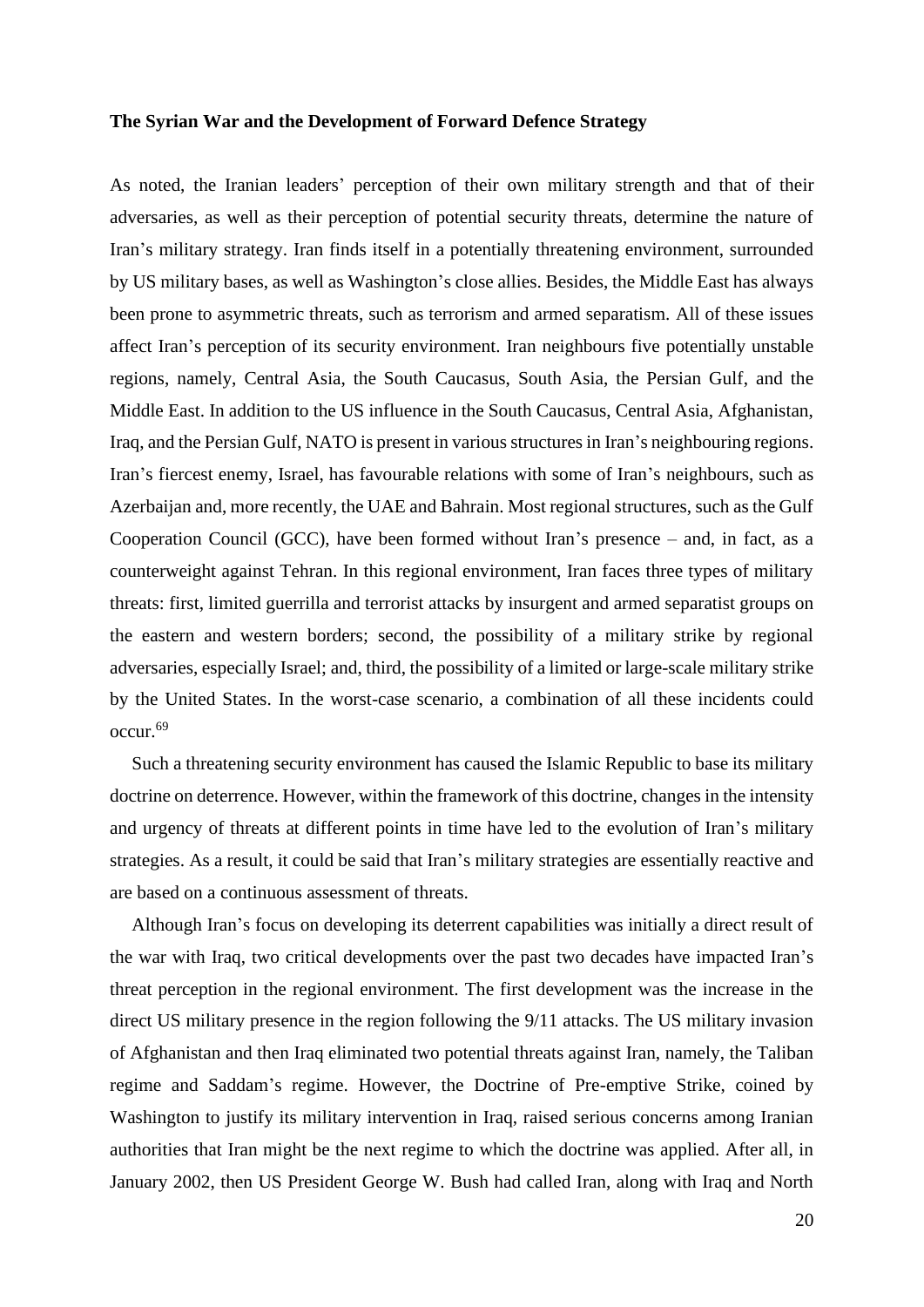Korea, members of the "Axis of Evil". Under such circumstances, Iran's controversial nuclear programme could provide the United States with sufficient excuse to attack the country. These developments led Iran to strengthen its air defence capabilities, while further developing its missile programme. According to Rahim Safavi, "After the military occupation of Afghanistan and Iraq, we changed our strategy and [started to] equip the IRGC with [the capabilities] to counter trans-regional powers, especially with offensive airborne and seaborne systems."<sup>70</sup> In addition, by trying to keep the Americans as busy as possible in Iraq, Iran sought to minimise the possibility of the United States taking a new step in its aggressive doctrine. This meant supporting Shiite militias that were actively fighting against US forces in Iraq.<sup>71</sup>

The second development was the outbreak of the Syrian crisis. Iran's involvement in the Syrian crisis and its impact on the evolution of Iran's military strategy can be analysed within the same framework of Iran's changing threat perception in the region. From the outset, Iranian officials, including Ayatollah Khamenei, saw the Syrian crisis as a foreign "plot" to undermine Iran and the axis of resistance.<sup>72</sup> On the one hand, the fall of Bashar al-Assad could have significantly strengthened Iran's regional rivals, especially Turkey and Saudi Arabia. While shifting the regional balance of power to Iran's detriment, such a scenario would have posed a set of serious threats to Tehran. Meanwhile, by cutting off Iran's direct access to Lebanon's Hezbollah, the fall of Assad could have deprived Iran of its most effective means of deterrence against Israel.

As such, from the Iranian authorities' point of view, the Syrian crisis demonstrated a high level of common interests among all of Iran's regional rivals and adversaries. The basis of this attitude is that Iran considers Syria a strategic ally, part of the axis of resistance, and a land of high strategic value. In this view, Syria, whether alone or in association with Hezbollah, helps Iran enhance its regional deterrence against Israel. Meanwhile, maintaining strategic ties with Syria, while at the same time expanding its influence in Iraq, gives Iran land access to the Mediterranean. This is of great importance for Iran, both economically and militarily, namely, the possibility of transferring troops and equipment to Syria and Lebanon. Therefore, the Islamic Republic believes that, by intervening in Syria, the United States seeks to undermine the axis of resistance in Israel's favour. At the same time, Israel itself also tries to enhance its security by weakening Syria. In the same vein, Saudi Arabia strives to expand its regional influence by supporting radical Sunni groups, while Turkey seeks to expand its influence in the Middle East as part of its "neo-Ottomanism" ambitions. In this view, all these actors share the goal of restricting Tehran's regional influence and, ultimately, weakening Iran.<sup>73</sup>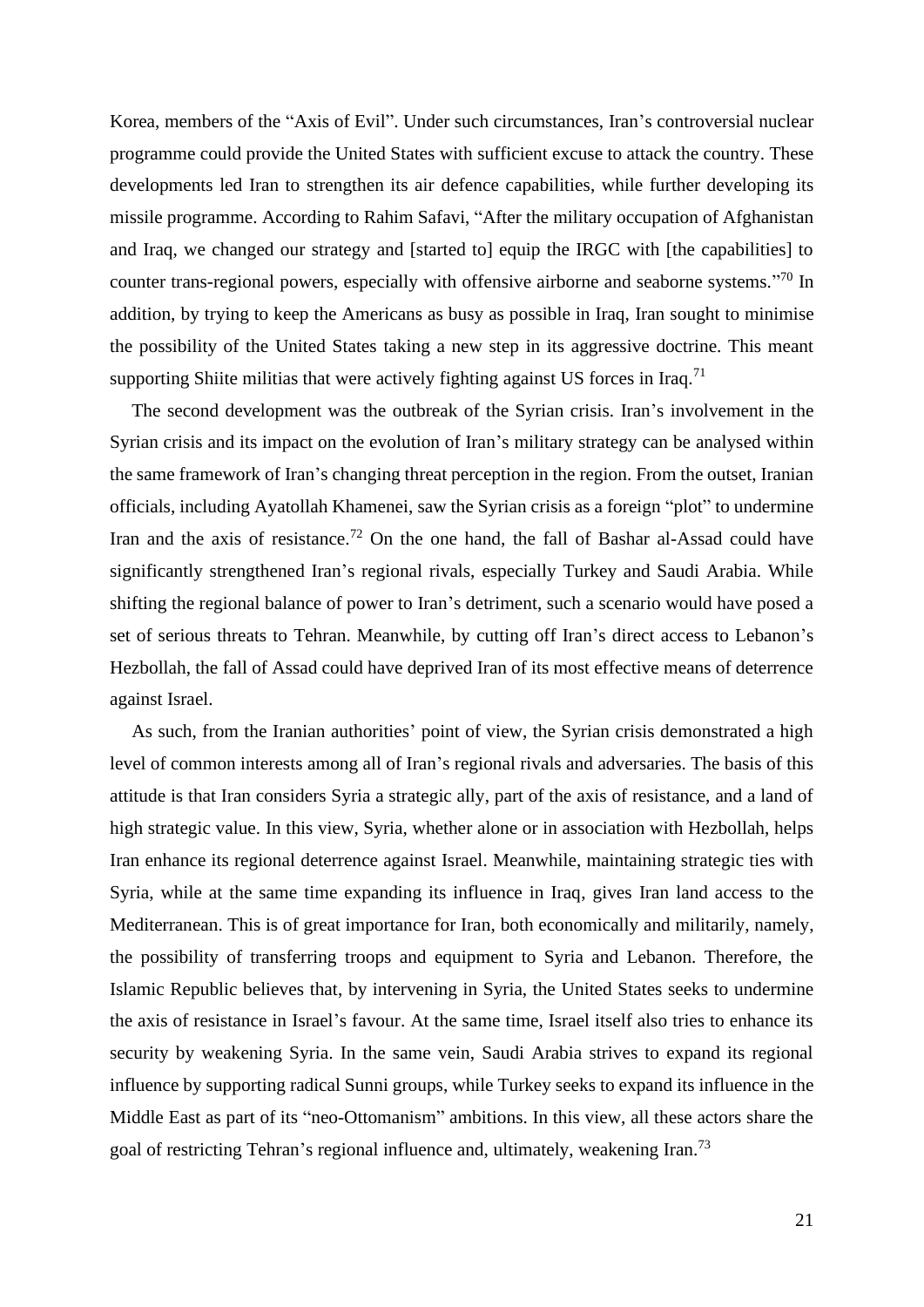As such, the Syrian crisis affected Iran's threat perception in a way that was unprecedented since 9/11. The first signs of a change in Iran's military strategy were seen in 2011. In a speech in November 2011, Khamenei said, "The firm Iranian nation is not one to sit back and observe threats by fragile and material-minded powers," adding that Iran would "respond to threats by threats".<sup>74</sup> Following the speech, senior IRGC commanders spoke of a new military strategy, called "threats in response to the threats". For instance, while acknowledging the change in Iran's military strategy, Deputy Chief of Staff of the Iranian Armed Forces Brig. Gen. Mohammad Hejazi said, "Our strategy now is that, if we feel our enemies want to endanger Iran's national interests and want to decide to do that, we will act without waiting for their actions." 75

In a research article published in the IRGC-affiliated Imam Hossein University's journal, Fathollah Kalantari and Asghar Eftekhari examine the elements of the "threats in response to the threats" strategy. In this article, based on a survey of 69 Iranian military and security experts, the priority of each of these elements in the strategy has also been determined. According to the study, the use of foreign proxies and the development of missile capabilities have been identified as the most important elements. Meanwhile, based on this strategy, Iran tries not to provoke the adversaries as much as possible but to identify its own strengths and its rivals' weaknesses to establish an effective deterrence. Another element of this strategy is to move sources of potential threats to areas as far away from Iran's borders as possible. In fact, this element means trying to expand strategic depth. The development of both symmetric and asymmetric deterrence capabilities is another key element of this strategy. Trying to reduce the military presence of enemies in Iran's neighbouring regions is another important element mentioned in this study.<sup>76</sup> Looking at these elements, it could be said that this was the first stage in developing a forward defence strategy in the Islamic Republic.

Another shift in Iran's military strategy and the consolidation of forward defence was caused by the exacerbation and continuation of the Syrian conflict, especially the rise of radical terrorist groups like ISIS. The growing expansion of the territories under ISIS control, which at some point caused the terrorists to come as close as 40 km off the Iran–Iraq border, $^{77}$  convinced the Iranian leaders that, to prevent the threat of terrorism from spilling over into Iran, the terrorists must be fought in Iraq and Syria. Since then, high-ranking Iranian officials, especially senior military commanders, have repeatedly spoken of the need to combat the threat of terrorism in Syria and Iraq to prevent it from spreading into Iran.<sup>78</sup> This issue was also directly mentioned by Khamenei, who said, "If the enemy [ISIS] had not been countered, we would have fought with them here in Kermanshah and Hamadan and other provinces."<sup>79</sup>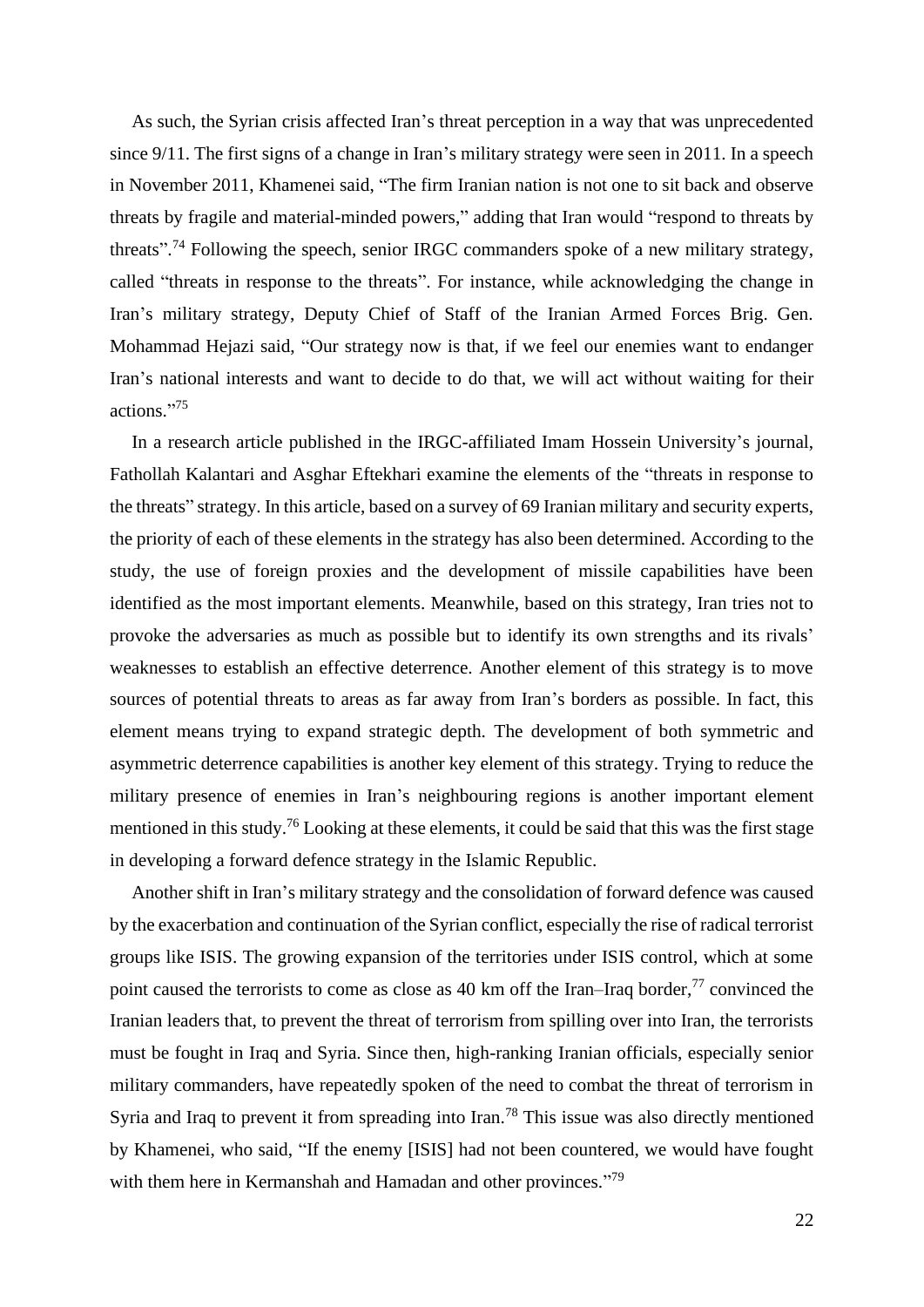However, it has been only since 2016 that forward defence or "offensive defence" has been officially referred to as Iran's new military strategy. In September 2016, while emphasising the need to enhance Iran's defence potential, Khamenei, for the first time, stressed the need to increase the offensive capabilities of the armed forces. According to him, "Given the Islamic Republic's strategic position, as well as the sensitivity of the West Asian region (the Middle East) and the constant greed of the domineering powers, in addition to defence, we need to increase our offensive power, so that we can ensure the security of the nation, country and [our] future."<sup>80</sup> Since then, the concept of forward defence has often been referred to as "offensive defence" by Iranian military officials.

Senior Iranian military officials have commented on various aspects of the strategy. "We do not intend to invade or attack any country, and we do not eye any country's soil because our country's grand strategy is a defensive strategy," says Maj. Gen. Mohammad Bagheri, chief of staff of the Iranian Armed Forces. However, he emphasises that "In protecting our interests, we may have an offensive approach so that adversaries, seeing the [potential] repercussions, do not even think about encroaching on our national interests."<sup>81</sup> In the same vein, IRGC Commanderin-Chief Maj. Gen. Hossein Salami says, "We won't threaten any country and won't start any war in the first place," while reiterating that "If a country makes a miscalculation, our strategy will be offensive."<sup>82</sup> This change in strategy has already affected the nature of military exercises of the Iranian Armed Forces. According to Brid. Gen. Kioumars Heydari, deputy commander of the Iranian Army Ground Forces, the operational strategy of the Iranian Armed Forces "has been shifted from a threat-oriented and defensive management of the exercises to a targetoriented and offensive mode". In this regard, the Iranian army has developed "rapid reaction forces, mobile assault platoons, and mechanised infantry units".<sup>83</sup> Advocating that "attack is the best form of defence", Brig. Gen. Mohammad Pakpour, Commander of the IRCG Ground Forces, argues that "When the enemy has an intention against our country, we must attack; because this can create deterrence." He further emphasises that "Whenever we find out that the enemies have evil intentions, we will attack them."<sup>84</sup> These remarks indicate that, in addition to the development of retaliatory capabilities, the possibility of "pre-emptive actions" is also envisaged in Iran's forward defence strategy.

Thus, over nearly a decade of involvement in the Syrian war, Iran's military strategy has gradually evolved to include more offensive elements. There is little doubt that, in addition to the Syrian crisis, other developments in Iran's security environment, including the ongoing crisis in Iraq, growing hostility between Iran and the Arab states of the Persian Gulf, and especially, the Trump administration's "maximum pressure" campaign have contributed to Iran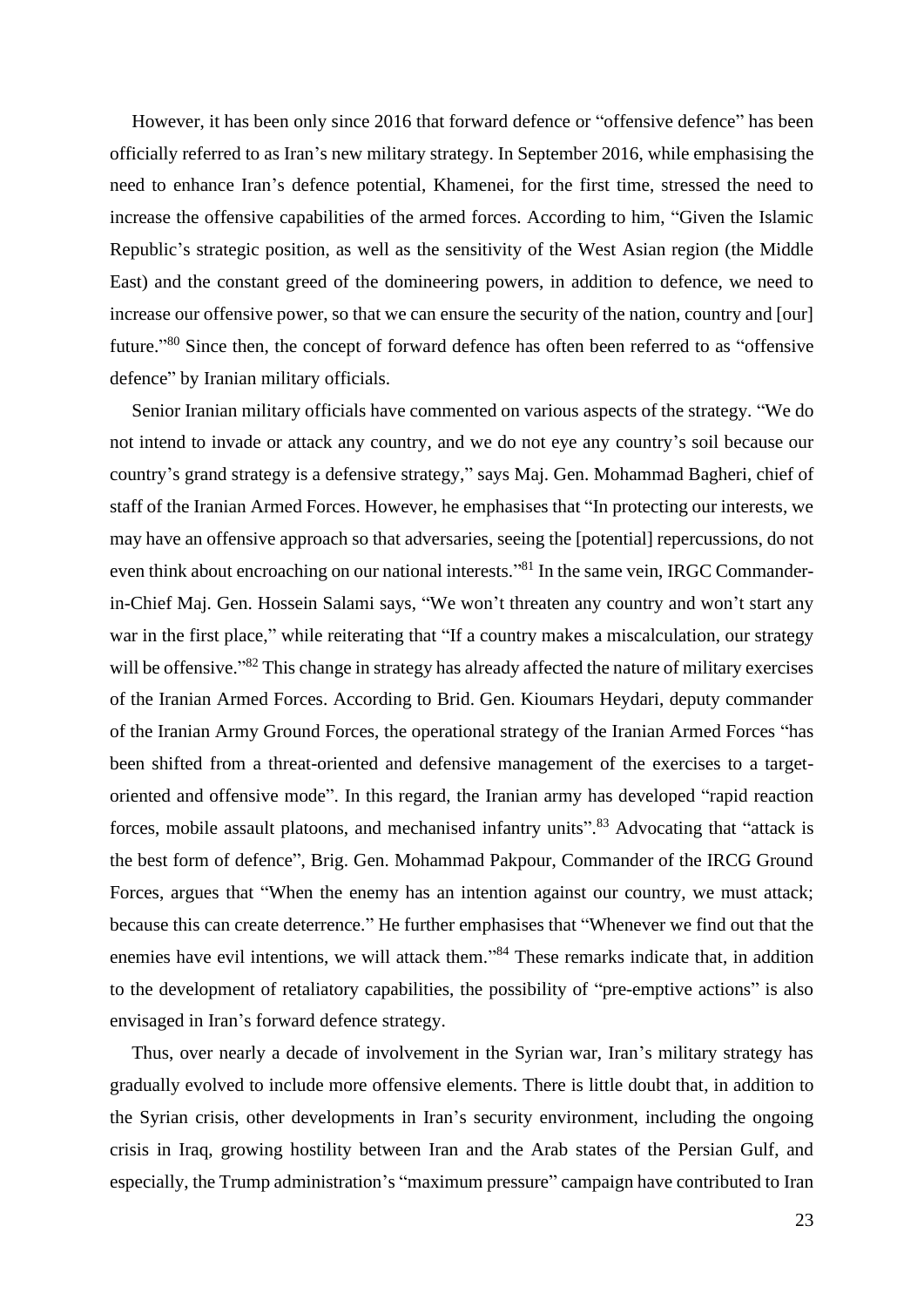adopting a more defiant and offensive military strategy. However, since the Syrian crisis practically encompasses aspects of those other conflicts (e.g. cross-border terrorism, the involvement of regional actors, and the United States), it has played the main role in the conceptual evolution of Iran's military strategy and the emergence of forward defence. Syria is so important to Iran that Mehdi Taeb, head of the IRGC-affiliated Ammar Strategic Headquarters, sees Syria as "Iran's thirty-fifth province", defending which is prioritised over defending Iran's southwestern Khuzestan province. Explaining this controversial claim, he says, "If we keep Syria, we can take Khuzestan back later; but if we lose Syria, we won't even be able to keep Tehran."85

Apart from the conceptual aspect, the Syrian crisis has also had a practical impact on Iran's forward defence, in terms of upgrading the strategy's main elements. Iran's use of ballistic missiles and drones to target ISIS positions in Syria was an unprecedented and significant development. In addition, the Syrian crisis led to more cohesion and further expansion of Iran's network of non-state allies. For the first time, almost all the key elements of this non-state network, from Lebanon's Hezbollah to Iraq's PMF, joined forces to defend the Assad regime in Syria. Meanwhile, by establishing the Fatemiyoun and Zainebiyoun brigades and the National Defence Forces, Iran also expanded its proxy network. Finally, yet importantly, although Iran's involvement in the Syrian crisis was essentially a reaction to the imminent threats against its interests and those of its ally Bashar al-Assad, it is now seeking to turn Syria into a new layer of deterrence against Israel by extending its influence in southern Syria. As such, the Syrian crisis played an important role in the evolution of Iranian military thinking. It also led to the development of new aspects and elements of deterrence for the Islamic Republic.

Table 1 sets out an overview of how certain developments have impacted Iran's military strategy since the 1979 Islamic Revolution:

| Year      | <b>Development</b>               | <b>Response</b>                 |
|-----------|----------------------------------|---------------------------------|
| 1979      | The Islamic Revolution/The       | The start of attempts to revise |
|           | end of Iran's military ties with | the military strategy based on  |
|           | the West                         | new realities, especially the   |
|           |                                  | loss of Western technical and   |
|           |                                  | military support                |
| 1980-1988 | The Iran-Iraq war                | The beginning of Iran's missile |
|           |                                  | and drones programmes/          |
|           |                                  | Helping to establish Hezbollah  |
|           |                                  | in Lebanon and organising       |

Table 1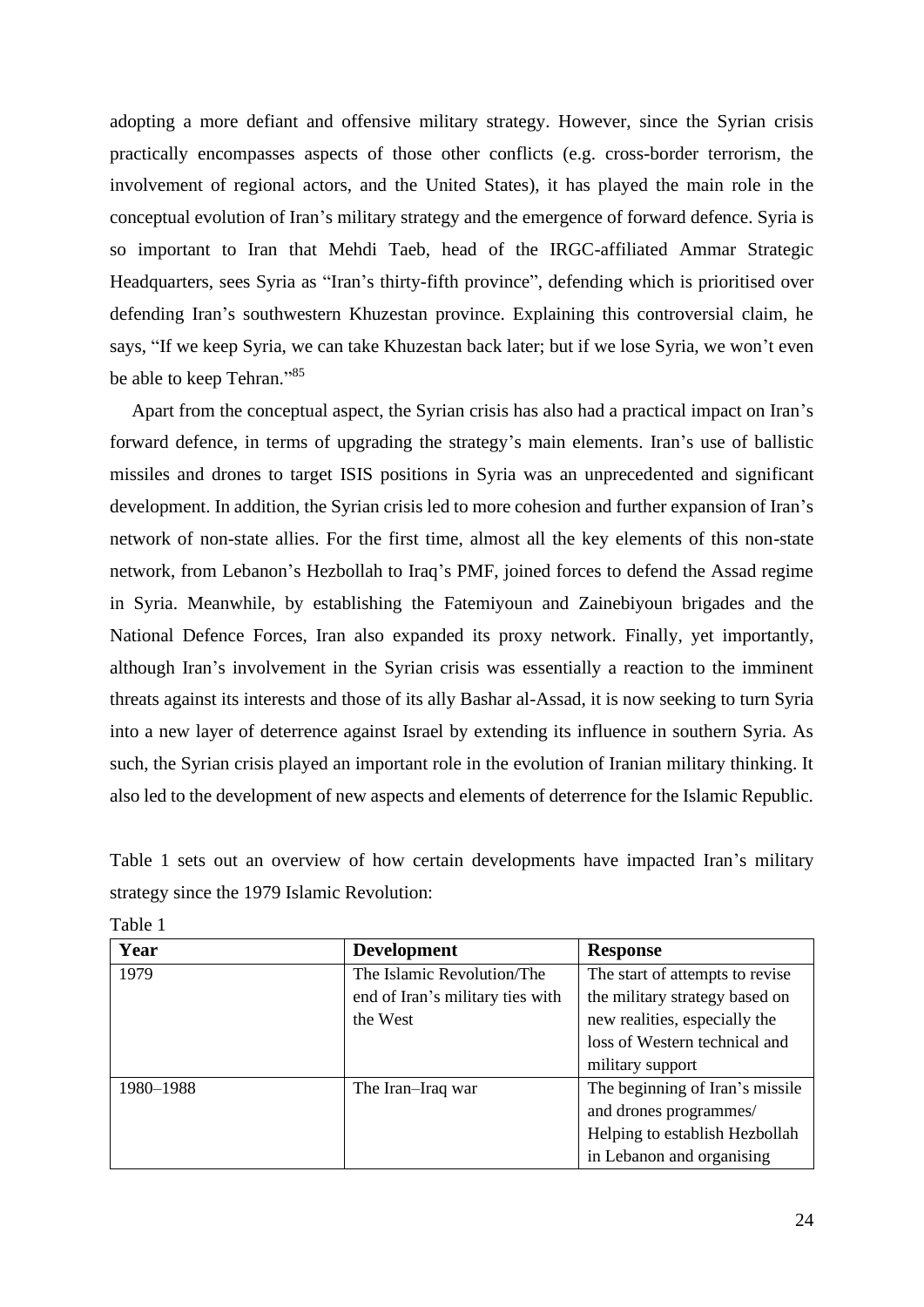|           |                                | anti-Saddam Shiite militias       |
|-----------|--------------------------------|-----------------------------------|
|           |                                | inside Iran                       |
| 2001      | US invasion of Afghanistan     | The establishment of              |
|           |                                | "deterrence" as the official      |
|           |                                | foundation of Iran's military     |
|           |                                | doctrine                          |
| 2003      | US invasion of Iraq            | Accelerating and developing       |
|           |                                | the missile                       |
|           |                                | programme/Increasing support      |
|           |                                | for the Iraqi Shiite militias     |
| 2011      | The Syrian crisis and the Arab | Forward defence as the pivotal    |
|           | Spring                         | concept in Iran's military        |
|           |                                | strategy/The establishment of     |
|           |                                | Iran's proxy network in Syria     |
| 2011      | Cyberattacks on Iran's nuclear | Beginning to develop cyberwar     |
|           | facilities                     | capabilities                      |
| 2014      | ISIS emergence                 | Iran's active and direct military |
|           |                                | presence in Syria and Iraq/The    |
|           |                                | expansion of Iran's network of    |
|           |                                | proxies and non-state allies in   |
|           |                                | Syria and Iraq                    |
| 2018      | US withdrawal from the Joint   | Moving toward an "offensive       |
|           | Comprehensive Plan of Action   | defence": Acceleration of         |
|           | (JCPOA) and the start of       | missile, drone, and cyber         |
|           | "maximum pressure" campaign    | programmes/Increased support      |
|           | against Iran                   | for the allied and proxy groups   |
| 2019-2020 | Israeli attacks on Iranian     | Steady efforts to establish       |
|           | targets in Syria and Iraq      | Iran's position in Syria's        |
|           |                                | southeast and further stretching  |
|           |                                | towards the Israeli borders in    |
|           |                                | the south                         |

# **Implications for a US–Iran Compromise**

Since the end of the Iran–Iraq war in 1988, deterrence has been the foundation of Iran's military doctrine. However, Iran's evolving perception of the regional security environment has led to changes in its military approaches and even strategies. Accordingly, and as a constant pattern, the increase in threats in Iran's periphery strengthens the offensive aspects of the country's military strategy. The US withdrawal from the nuclear deal with Iran (JCPOA) in 2018 and the start of the Trump administration's "maximum pressure" campaign had a serious impact on Iran's threat perception. From the Iranian leaders' perspective, the ultimate goal of maximum pressure is not to bring Iran to the negotiating table but to bring about regime change.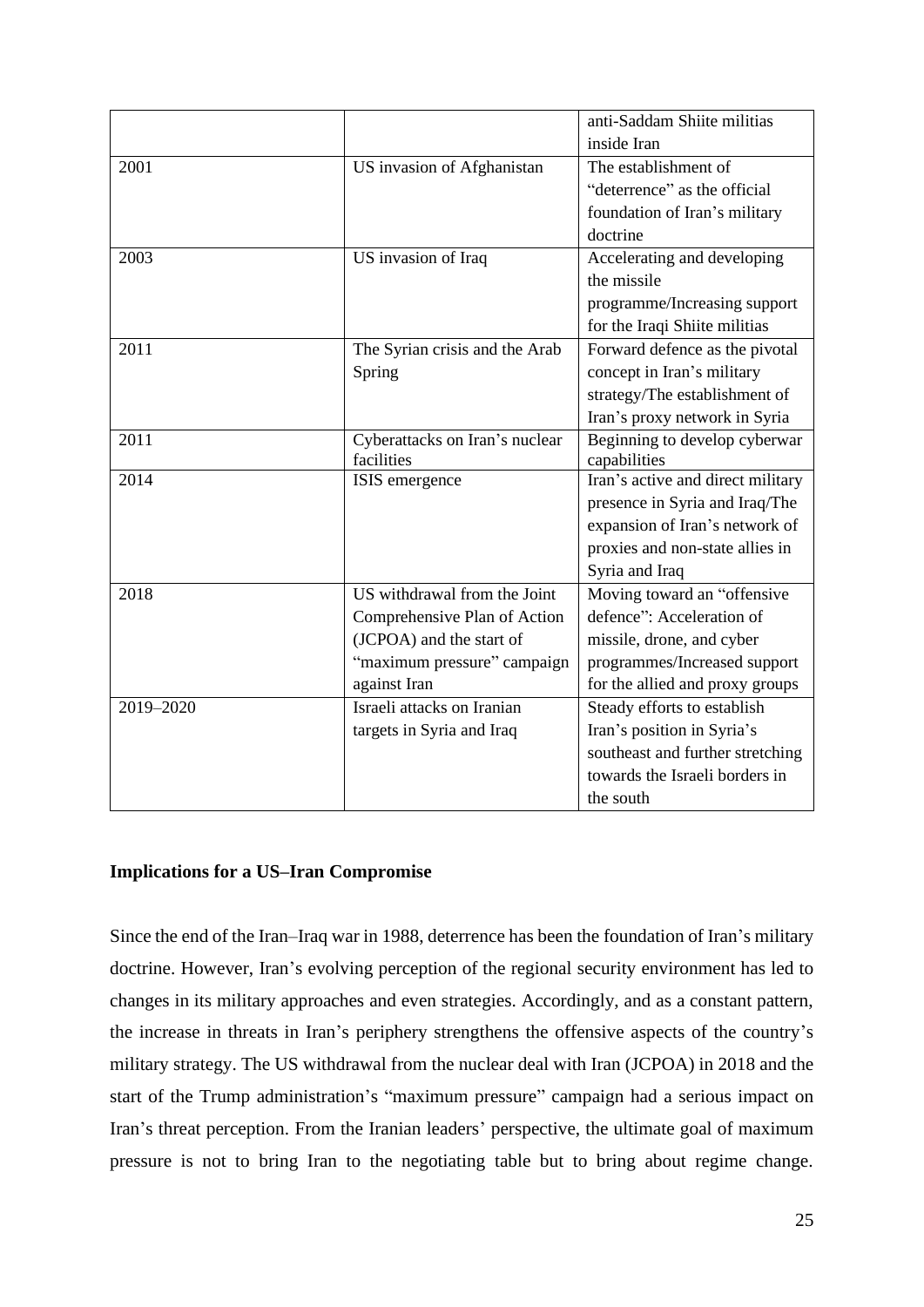Meanwhile, the supportive stance of Iran's regional rivals – especially Saudi Arabia – toward Trump's Iran policy<sup>86</sup> further increased Tehran's sense of threat at the regional level. The assassination of Iran's Quds Force Commander Maj. Gen. Qassem Soleimani by the US in January 2020 led Iran to conclude that Washington would not hesitate to resort to direct military action to achieve its goals. Therefore, based on the pattern mentioned above, Iran has increasingly found it necessary to resort to aggressive measures to retain the balance of power in the region. The May 2019 sabotage operation against oil tankers in the UAE's port of Fujairah,<sup>87</sup> the Yemeni Houthis missile strike against the Saudi Aramco oil facilities in September 2019, and finally, Iran's direct missile attack on Ain al-Assad base, a US military base in Iraq's Anbar province, in January 2020, all followed the same logic. According to Gen. Hussein Daqiqi, a senior adviser to the IRGC Commander-in-Chief, had Tehran not attacked the Ain al-Assad base, Iran's security would have been threatened.<sup>88</sup>

American politicians, both Republicans and Democrats, insist that any deal with Iran – whether in the form of returning to the JCPOA or a new deal – should address not only Iran's nuclear file but also its missile programme and regional activities. As for Syria, Washington emphasises the need for Iran to leave the country. However, even if Iran agrees to enter new negotiations with the United States, it is not expected to make concessions on the ballistic missiles, its support for the non-state militias, and Syria, as it considers these are matters of national security. The only conceivable way to reach an agreement with Iran on those issues is for the United States and its regional allies to make reciprocal concessions to alleviate Iran's sense of threat to its security and survival.

In fact, Iranian officials have already raised the idea of entering into a set of reciprocal security commitments in the region. For example, in 2018, Foreign Minister Mohammad Javad Zarif proposed a "regional dialogue forum" in the Persian Gulf.<sup>89</sup> While criticising the arms race in the region, Zarif's proposal rejected "reliance on extra-regional powers, exclusion-based coalitions, and the illusion of purchasing security". Iran has also put forward the idea of a nonaggression pact between Iran and its neighbours in the Persian Gulf.<sup>90</sup> If Iran proves serious about entering into meaningful and credible security arrangements with its neighbours, this could be the basis for a more comprehensive agreement with Tehran, addressing European and US concerns about regional peace and stability. Otherwise, expecting that increasing pressure would lead Iran to make unilateral concessions does not seem realistic.

Finally, for any future diplomatic track involving Iran – whether between Iran and its Arab neighbours or a wider framework including the United States and other global powers – to be successful, it is important to have a realistic view on what kind of concessions Iran may/can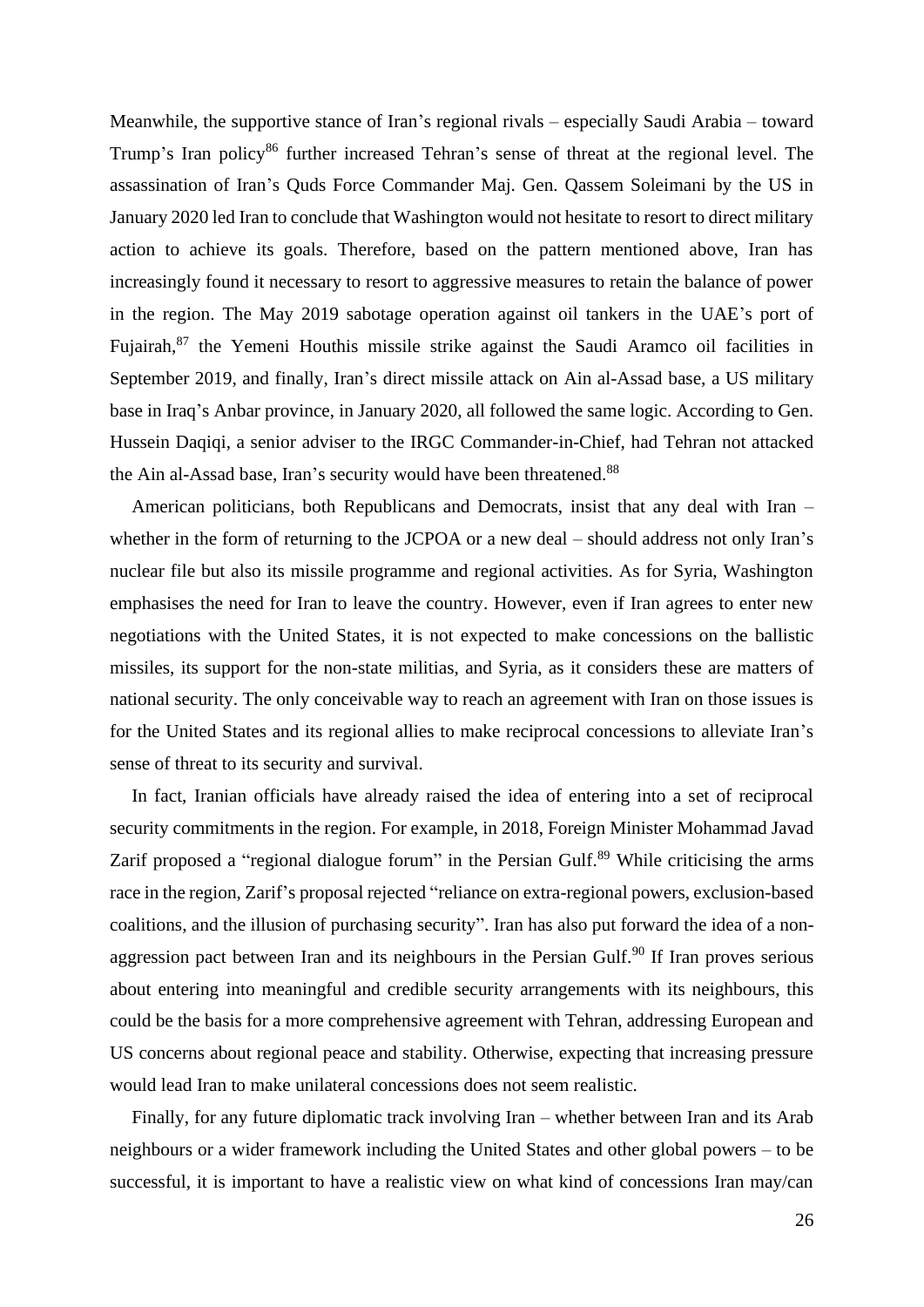actually make if the level of threats against its security is reduced. At first glance, convincing Iran to reduce its direct and indirect military presence in the region, via the Quds Force and the proxies, respectively, may appear to be a more achievable goal, as it is secondary to safeguarding the country's homeland security compared with the other elements of the forward defence strategy. Indeed, a decreased Iranian role in Syria and Yemen could contribute to solving the longstanding crises in the two countries. Both the Yemeni Houthis and the Iranian proxies in Syria are strongly dependent on Tehran's financial and military support, which gives Iran enough leverage to make a compromise. In the case of Yemen, in particular, such a compromise seems to be more of a possibility, as the country's strategic value within Iran's strategic depth is comparably less than Iraq, Syria, and Lebanon. As such, an Iranian compromise on Yemen could be expected within the framework of a possible trust-building format with the participation of its Arab neighbours in the Persian Gulf. In addition, in Syria, if Iran's firm desire to be accepted by the West as a part of the future political solution for the Arab country is satisfied, concessions by Tehran on its Syrian proxies are also expected. However, Iran's leverage over the Lebanese and Iraqi militias is far more limited, as their reliance on direct Iranian support is less than their Syrian and Yemeni fellows. Both the Lebanese Hezbollah and the Iraqi PMF have become rather autonomous military and even political actors, whose role is expected to continue even under reduced Iranian support.

As for Iran's missile programme, expecting a major compromise from the Iranian side is even more unrealistic. After all, it is the cornerstone of Iran's deterrence and, in the absence of an effective air power, its only viable option to withstand any conventional military conflict. As such, Tehran is expected to continue working on its missile programme and air defence systems. The only possible concession Iran might be ready to make is to not develop the range of its ballistic missiles beyond a certain limit. Iranian officials have already declared that they currently see no need to extend the 2,000 km range of their missiles.<sup>91</sup> Turning this verbal statement into an official commitment could be part of a potential comprehensive agreement with the Islamic Republic.

6 قاسم افتحاری و علی باقری دولت آبادی، اعمال فشار آمریکا و تشدید گرایش ایران به استراتژی بازدارندگی، فصلنامه سیاست، دوره 40، شماره 4، زمستان 1389، ص 2.

<sup>&</sup>lt;sup>1</sup> برستو بهرامیراد، تورج دریایی: اگر ایرانشهر امن میخواهیم باید خارج از ایران بجنگیم، دیدار نیوز، 18 تیر 1399 (تاریخ [.https://www.didarnews.ir/fa/news/64863](https://www.didarnews.ir/fa/news/64863) ،)1399 مهر 16 :بازدید

<sup>2</sup> قاسم افتخاری و علی باقری ده آبادی، سیر استراتژی نظامی در ایران و ابهامات پیرامون آن، فصلنامه سیاست، دوره ،39 شماره ،3 پاییز ،1388 صص -55 .56

<sup>&</sup>lt;sup>3</sup> علیرضا از غندی، روابط خارجی ایران (1320-1357)، تهران، نشر قومس، 1384، صص 388-390.

<sup>&</sup>lt;sup>4</sup> قاسم افتخاری و علمی باقری دهآبادی، همان، صص 62-63.

<sup>&</sup>lt;sup>5</sup> اسماعیل بشری، نقش موشک در سیاست بازدارندگی جمهوری اسلامی ایران، پژوهشنامه روابط بینالملل، شماره 49، بهمن ،1389 صص -14 .15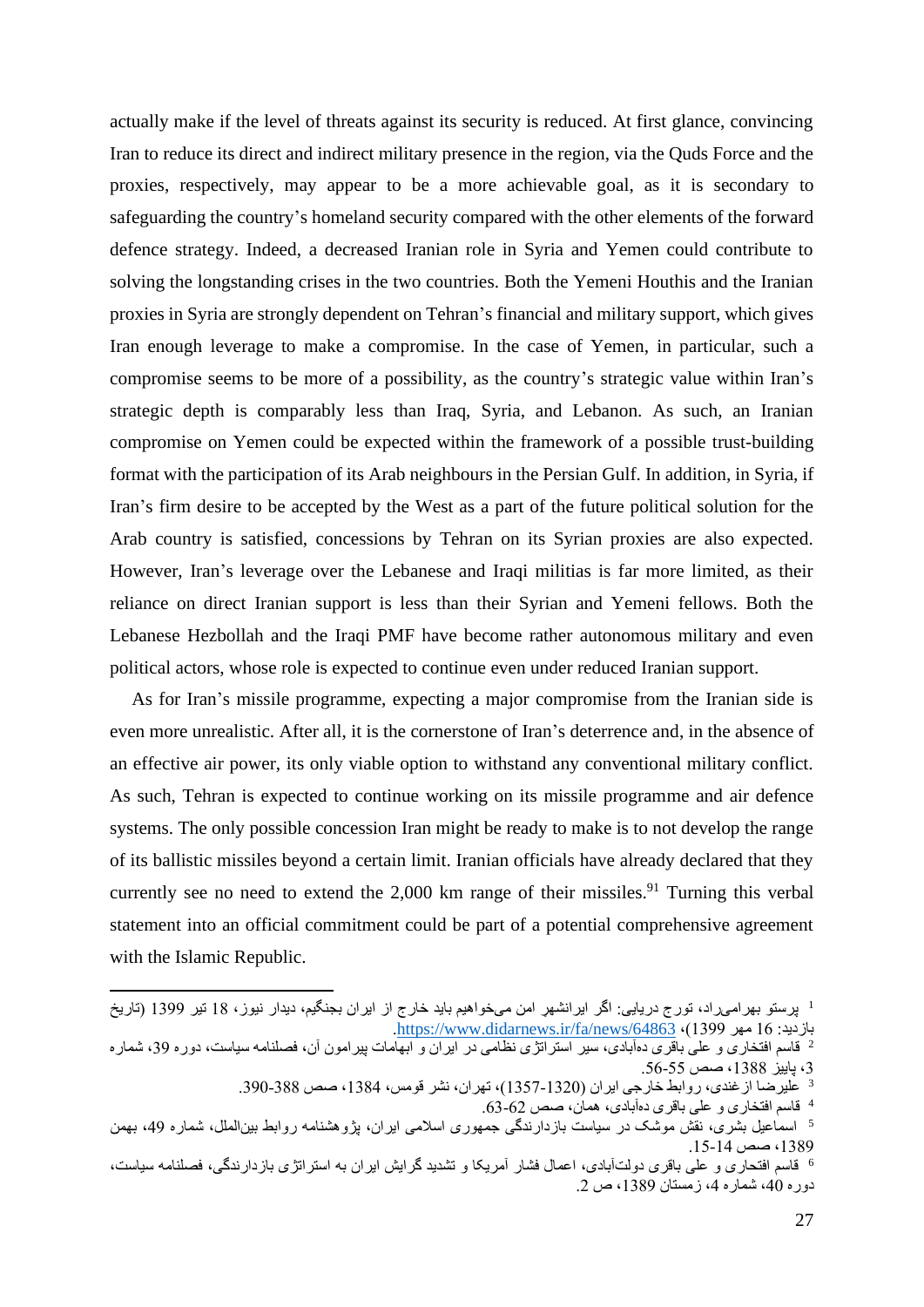7 سند چشم انداز 20 ساله جمهوری اسالمی ایران، شورای نگهبان، 12 دی 1385 )تاریخ بازدید: 19 آبان 1399(، [.https://www.shora-gc.ir/fa/news/303](https://www.shora-gc.ir/fa/news/303)

<sup>8</sup> Maysam Behravesh & Hamidreza Azizi, Israel's Peace Deals Are a Strategic Nightmare for Iran, Foreign Policy, 14 September 2020 (accessed on 12 October 2020), [https://foreignpolicy.com/2020/09/14/israels-peace-deals-are-a-strategic-nightmare-for-iran/.](https://foreignpolicy.com/2020/09/14/israels-peace-deals-are-a-strategic-nightmare-for-iran/)

<sup>9</sup> سید علی خامنهای، عمق استراتژیک نظام 1، دفتر حفظ و نشر آثار آیتالله خامنهای، 24 آذر 1387 (تاریخ بازدید: 14 آبان [.https://farsi.khamenei.ir/newspart-index?tid=1034&p=2#186](https://farsi.khamenei.ir/newspart-index?tid=1034&p=2#186)  $\cdot$ (1399 <sup>10</sup> سید علی خامنهای، عمق استراتژیک نظام 2، دفتر حفظ و نشر آثار آیتالله خامنهای، 13 شهریور 1393 (تاریخ بازدید: 14 آبان

[.https://farsi.khamenei.ir/newspart-index?tid=1034&p=2#53375](https://farsi.khamenei.ir/newspart-index?tid=1034&p=2#53375) (1399

<sup>11</sup> سید علی خامنه ای، بیانات در دیدار مجمع عالی فرماندهان سیاه، دفتر حفظ و نشر آثار آیت\لله خامنه|ی، 10 مهر 1398 (تاریخ [.https://farsi.khamenei.ir/newspart-index-old?tid=1034#79576](https://farsi.khamenei.ir/newspart-index-old?tid=1034#79576) ،)1399 آبان 14 :بازدید

<sup>12</sup> According to the Islamic Republic constitution, the Supreme Leader is the Commander-in-Chief of the Armed Forces.

 $^{13}$ غلامر ضا محمدی، عمق استر اتژیک جمهوری اسلامی ایر ان با نگاه به چشم|نداز 20 ساله، دفتر حفظ و نشر آثار آیتالله خامنه|ی، 17 شهریور 1387 (تاریخ بازدید: 14 آبان 1399–https://farsi.khamenei.ir/others-article?id=9199.

<sup>14</sup> Mohamad Bazzi, Commentary: With Washington looking the other way, Iran fills a void in Iraq, Reuters, 1 June 2016 (accessed on 29 October 2020), [https://www.reuters.com/article/us-iraq-iran](https://www.reuters.com/article/us-iraq-iran-commentary-idUSKCN0YN2XW)[commentary-idUSKCN0YN2XW.](https://www.reuters.com/article/us-iraq-iran-commentary-idUSKCN0YN2XW)

<sup>15</sup> نصرت الله تاجیک، ایران و عراق؛ عمق استراتژیک مضاعف، خبر آنلاین، 20 اسفند 1397 (تاریخ بازدید: 17 آبان 1399)، [.https://www.khabaronline.ir/news/1240062](https://www.khabaronline.ir/news/1240062)

<sup>16</sup> رهبر معظم انقلاب در دیدار بشار اسد: ایران و سوریه عمق استراتژیک یکدیگرند، روزنامه ایران، 30 بهمن 1385 (تاریخ [.https://www.magiran.com/article/1350140](https://www.magiran.com/article/1350140) ،)1399 مهر 12 بازدید

<sup>17</sup> ایران و سوریه عمق استراتژیک یکدیگر، خبرگزاری میزان، 10 اسفند 1397 (تاریخ بازدید 12 مهر 1399)، [.https://www.mizanonline.com/fa/news/498667](https://www.mizanonline.com/fa/news/498667)

<sup>18</sup> علیرضا گلشن و محسن باقری، جایگاه حزب اله لبنان در استراتژی بازدارندگی جمهوری اسلامی ایران، تحقیقات سیاسی و بینالمللی، دوره ،4 شماره ،11 تابستان ،1391 صص -123 .156

<sup>19</sup> جهانگیر کرمی، محیط امنیتی خاورمیانه و سیاست دفاع جمهوری اسلامی ایران، مجله سیاست دفاعی، شماره 52 و 53، پاییز و زمستان ،1384 صص -29 .58

 ناصر هادیان، چرا لبنان عمق استراتژیک ایران تعریف می شود؟، خبر آنالین، 20 آذر 1394 )تاریخ بازدید 12 مهر 1399(، <sup>20</sup>  [.https://www.khabaronline.ir/news/487478](https://www.khabaronline.ir/news/487478)

<sup>21</sup> سرلشکر صفوی: عمق دفاع استراتژیک ایران تا بالای سر اسراییل رسیده است/ تشریح روند دستیابی ایران به فناوری موشکی، خبرگزاری مهر، 12 اردیبهشت 1393 (تاریخ بازدید: 8 آذر 1399)، https://www.mehrnews.com/news/2283207. <sup>22</sup> فریبرز ارغوانی پیرسلامی و سحر پیرانخو، تحول فناوری موشکی و راهبرد دفاعی- امنیتی جمهوری اسلامی ایران، فصلنامه راهبرد، سال 26، شماره 83، تابستان 1396، صص 65-67.

<sup>23</sup> Farzin Nadimi, The UN Exposes Houthi Reliance on Iranian Weapons, The Washington Institute for Near East Policy, 13 February 2020 (accessed on 25 November 2020), [https://www.washingtoninstitute.org/policy-analysis/view/the-un-exposes-houthi-reliance-on-iranian](https://www.washingtoninstitute.org/policy-analysis/view/the-un-exposes-houthi-reliance-on-iranian-weapons)[weapons.](https://www.washingtoninstitute.org/policy-analysis/view/the-un-exposes-houthi-reliance-on-iranian-weapons)

<sup>24</sup> قانون برنامه چهارم توسعه اقتصادی، اجتماعی و فرهنگی جمهوری اسلامی ایران، مرکز پژوهشهای مجلس شورای اسلامی، [.https://rc.majlis.ir/fa/law/show/94202](https://rc.majlis.ir/fa/law/show/94202) ،)1399 آذر 8 :بازدید تاریخ )1383 مهر 29

<sup>25</sup> قانون برنامه پنجساله ششم توسعه اقتصادی، اجتماعی و فرهنگ<u>ی جمهوری</u> اسلامی ایران (۱۴۰۰\_ ۱۳۹۶)، مرکز بژوهش *های* مجلس شورای اسلامی، 16 فروردین 1396 (تاریخ بازدید: 8 آذر 1399)، https://rc.majlis.ir/fa/law/show/1014547. <sup>26</sup> اسماعیل بشری، همان، صص 9-40.

.<br><sup>27</sup> بیشین.

<sup>28</sup> Iran attack: How strong is Iran's military?, BBC, 9 January 2020 (accessed on 28 November 2020), [https://www.bbc.com/news/world-middle-east-50982743.](https://www.bbc.com/news/world-middle-east-50982743)

 $29$  Missiles of Iran, Center for Strategic and International Studies, 14 June 2018 (accessed on 28 November 2020), [https://missilethreat.csis.org/country/iran/.](https://missilethreat.csis.org/country/iran/)  $30$  Ibid.

<sup>31</sup> موشکهای ساحل به دریای ایران خلیج فارس و دریای عمان را پوشش دادهاند، همشهری آنلاین، 26 مرداد 1386 (تاریخ بازدید: [.https://www.hamshahrionline.ir/news/29105](https://www.hamshahrionline.ir/news/29105) ،(1399 آذر

<sup>32</sup> حمله به ایران به جنگ جهانی سوم منجر می شود/ درصورت حمله به ایران ، پایگاههای آمریکا در افغانستان ، قطر و بحرین را می زنیم، انتخاب، 2 مهر 1391 (تاریخ بازدید: 8 آذر 1399)، https://www.entekhab.ir/fa/news/77528.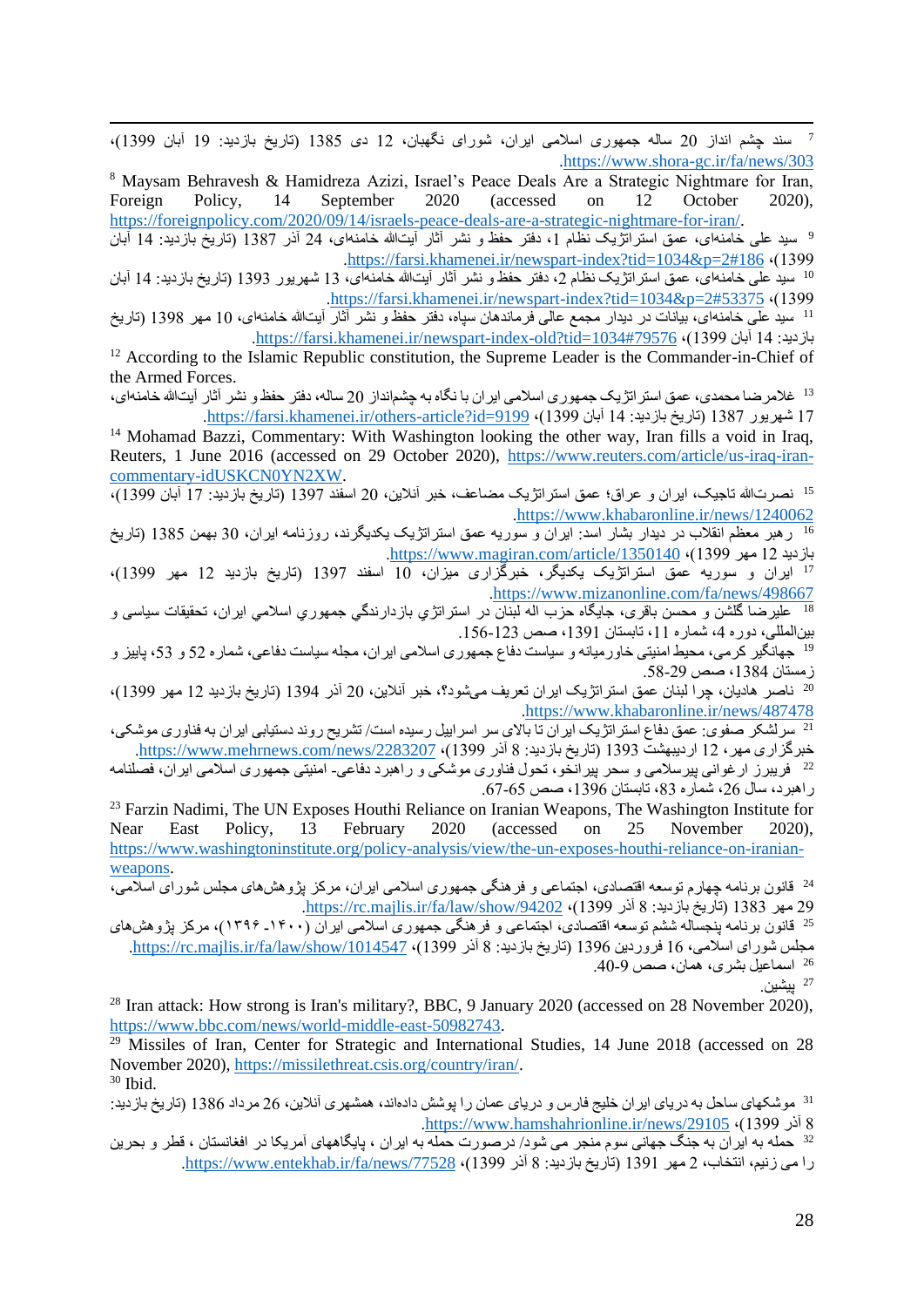<sup>33</sup> Tara Law, Iran Shot Down a \$176 Million U.S. Drone. Here's What to Know about the RQ-4 Global Hawk, Time, 20 June 2019 (accessed on 28 November 2020), [https://time.com/5611222/rq-4-global](https://time.com/5611222/rq-4-global-hawk-iran-shot-down/)[hawk-iran-shot-down/.](https://time.com/5611222/rq-4-global-hawk-iran-shot-down/)

<sup>34</sup> بهزاد قاسمی، ژئوپولیتیک محور مقاومت و امنیت ملی جمهوری اسلامی ایران براساس گفتمان انقلاب اسلامی، آفاق امنیت، دوره ،11 شماره ،38 بهار ،1397 صص -5 .34

<sup>35</sup> Hamidreza Azizi, Vali Golmohammadi, & Amir Hossein Vazirian, Trump's "Maximum Pressure" and Anti‐Containment in Iran's Regional Policy, Digest of Middle East Studies (DOMES), Vol. 29, Issue 2, Fall 2020, pp. 156–157.

<sup>36</sup> Amal Saad, Challenging the Proxy-Sponsor Model: The Iran-Hizbullah Relationship, Global Discourse, Vol. 9, Issue 4, November 2019, pp. 627–650.

<sup>37</sup> Seth Frantzman, How attacks on US forces in Iraq became a new normal, Atlantic Council, 28 August 2020 (accessed on 28 November 2020), [https://www.atlanticcouncil.org/blogs/menasource/how](https://www.atlanticcouncil.org/blogs/menasource/how-attacks-on-us-forces-in-iraq-became-a-new-normal/)[attacks-on-us-forces-in-iraq-became-a-new-normal/.](https://www.atlanticcouncil.org/blogs/menasource/how-attacks-on-us-forces-in-iraq-became-a-new-normal/)

<sup>38</sup> Israel said to strike Iran-backed militia base in southern Syria, The Times of Israel, 21 October 2020 (accessed on 28 November 2020), [https://www.timesofisrael.com/israel-said-to-strike-iran-backed](https://www.timesofisrael.com/israel-said-to-strike-iran-backed-militia-base-in-southern-syria/)[militia-base-in-southern-syria/.](https://www.timesofisrael.com/israel-said-to-strike-iran-backed-militia-base-in-southern-syria/)

<sup>39</sup> Bradley Hanlon, Weak U.S. Response to Russian Proxies Undermines Deterrence in Middle East and Eastern Europe, Institute for the Study of War (ISW), 16 February 2018 (accessed on 28 November 2020), [http://www.iswresearch.org/2018/02/weak-us-response-to-russian-proxies.html.](http://www.iswresearch.org/2018/02/weak-us-response-to-russian-proxies.html)

ایران هر گونه دست داشتن طرفدارانش در حمله به سفارت آمریکا را تکذیب کرد، العربیه، اول ژانویه 2020 )تاریخ بازدید: 8 <sup>40</sup> [.https://ara.tv/vvwby](https://ara.tv/vvwby) ،)1399 آذر

<sup>41</sup> Michael Safi, Iran denies launching drone attacks on Saudi oil facility, The Guardian, 15 September 2019 (accessed on 28 November 2020), [https://www.theguardian.com/world/2019/sep/15/iran-denies](https://www.theguardian.com/world/2019/sep/15/iran-denies-drone-attacks-on-saudi-arabia-aramco-ab-qaiq-oil-facility)[drone-attacks-on-saudi-arabia-aramco-ab-qaiq-oil-facility.](https://www.theguardian.com/world/2019/sep/15/iran-denies-drone-attacks-on-saudi-arabia-aramco-ab-qaiq-oil-facility)

<sup>42</sup> Seth G. Jones, Containing Tehran: Understanding Iran's Power and Exploiting Its Vulnerabilities, Center for Strategic & International Studies, January 2020, p. 20.

<sup>43</sup> Hussein Ibish, The U.S. and Iran Inch toward Confrontation in Iraq, Bloomberg, 7 April 2020 (accessed on 28 November 2020), [https://www.bloomberg.com/opinion/articles/2020-04-07/the-u-s](https://www.bloomberg.com/opinion/articles/2020-04-07/the-u-s-and-iran-are-inching-toward-confrontation-in-iraq)[and-iran-are-inching-toward-confrontation-in-iraq.](https://www.bloomberg.com/opinion/articles/2020-04-07/the-u-s-and-iran-are-inching-toward-confrontation-in-iraq)

<sup>44</sup> Charles Lister & Dominic Nelson, All the President's Militias: Assad's Militiafication of Syria, 14 December 2017 (accessed on 28 November 2020), [https://www.mei.edu/publications/all-presidents](https://www.mei.edu/publications/all-presidents-militias-assads-militiafication-syria)[militias-assads-militiafication-syria.](https://www.mei.edu/publications/all-presidents-militias-assads-militiafication-syria)

<sup>45</sup> Farzin Nadimi, Iran's Afghan and Pakistani Proxies: In Syria and Beyond?, The Washington Institute for Near East Policy, 22 August 2016 (accessed on 28 November 2020), [https://www.washingtoninstitute.org/policy-analysis/view/irans-afghan-and-pakistani-proxies-in-syria](https://www.washingtoninstitute.org/policy-analysis/view/irans-afghan-and-pakistani-proxies-in-syria-and-beyond)[and-beyond.](https://www.washingtoninstitute.org/policy-analysis/view/irans-afghan-and-pakistani-proxies-in-syria-and-beyond)

<sup>46</sup> Adam Taylor, Why Iran is getting the blame for an attack on Saudi Arabia claimed by Yemen's Houthis, The Washington Post, 16 September 2019 (accessed on 28 November 2020), [https://www.washingtonpost.com/world/2019/09/16/why-iran-is-getting-blame-an-attack-saudi-arabia](https://www.washingtonpost.com/world/2019/09/16/why-iran-is-getting-blame-an-attack-saudi-arabia-claimed-by-yemens-houthis/)[claimed-by-yemens-houthis/.](https://www.washingtonpost.com/world/2019/09/16/why-iran-is-getting-blame-an-attack-saudi-arabia-claimed-by-yemens-houthis/)

قانون برنامه پنجساله ششم توسعه اقتصادی، اجتماعی و فرهنگی جمهوری اسالمی ایران )۱۴۰۰ـ ۱۳۹۶(، همان. <sup>47</sup> <sup>48</sup> William J. Broad, John Markoff, & David E. Sanger, Israeli Test on Worm Called Crucial in Iran Nuclear Delay, The New York Times, 15 January 2011 (accessed on 28 November 2020), [https://www.nytimes.com/2011/01/16/world/middleeast/16stuxnet.html.](https://www.nytimes.com/2011/01/16/world/middleeast/16stuxnet.html)

استاکس نت با ایران چه کرد، دیپلماسی ایرانی، 4 دی 1389 (تاریخ بازدید: 8 آذر 1399)، [.http://irdiplomacy.ir/fa/news/9758](http://irdiplomacy.ir/fa/news/9758) در ایران فرمان تشکیل قرارگاه دفاع سایبری ابالغ شد، رادیو فردا، 9 آبان 1390 )تاریخ بازدید: 8 آذر 1399(، <sup>50</sup>

[.https://www.radiofarda.com/a/24377069.html](https://www.radiofarda.com/a/24377069.html)

استاکس نت، ویروسی که چهره امنیتی ایران را تغییر داد، ایسنا، 5 مرداد 1395 )تاریخ مشاهده 8 اذر 1399(، <sup>51</sup> [.https://www.isna.ir/news/95050103320](https://www.isna.ir/news/95050103320)

<sup>52</sup> Iranian Offensive Cyber Attack Capabilities, Congressional Research Service, 13 January 2020 (accessed on 28 November 2020), [https://fas.org/sgp/crs/mideast/IF11406.pdf.](https://fas.org/sgp/crs/mideast/IF11406.pdf)

<sup>53</sup> Nicole Perlroth, In Cyberattack on Saudi Firm, U.S. Sees Iran Firing Back, The New York Times, 23 October 2012 (accessed on 28 November 2020),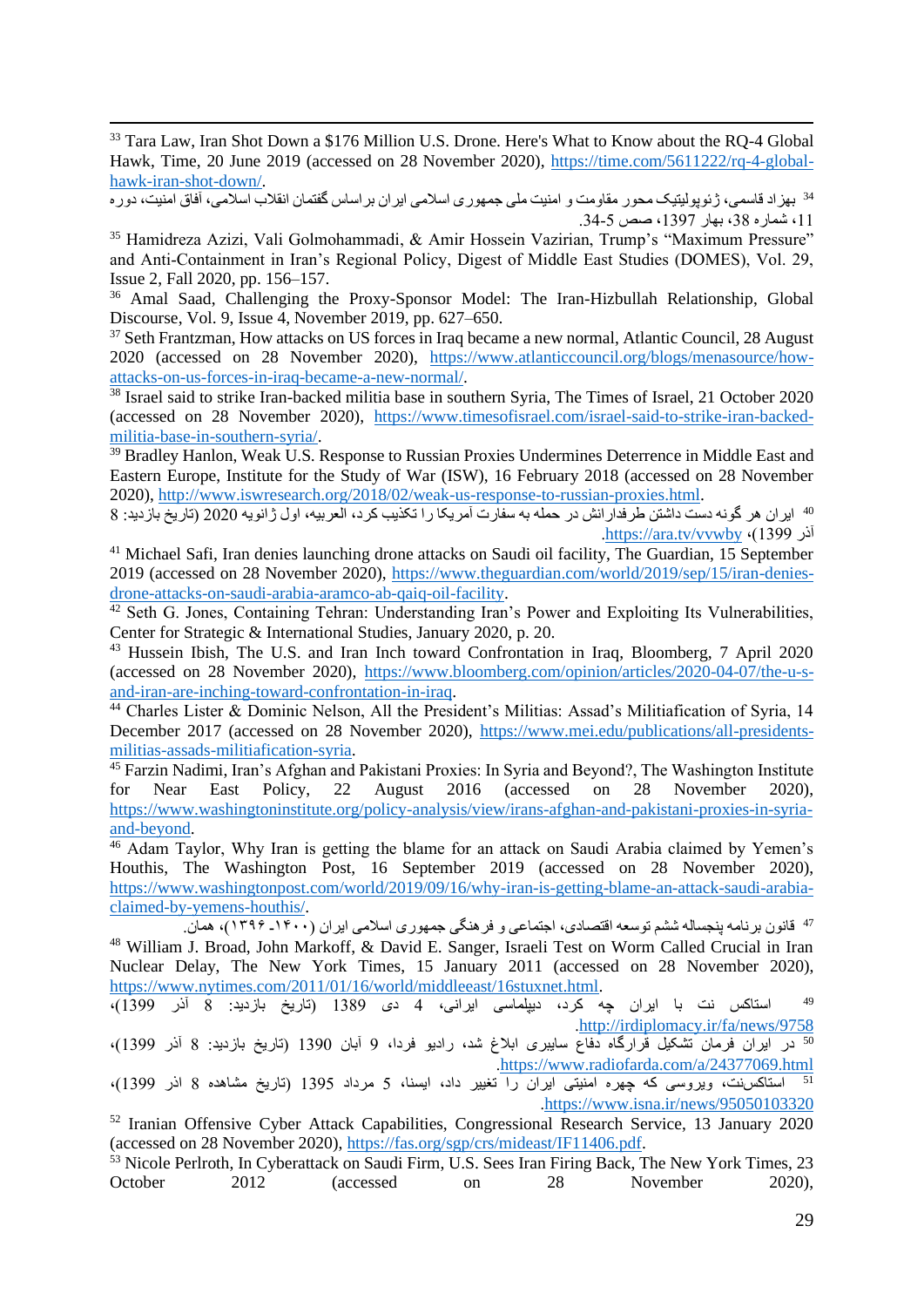[https://www.nytimes.com/2012/10/24/business/global/cyberattack-on-saudi-oil-firm-disquiets](https://www.nytimes.com/2012/10/24/business/global/cyberattack-on-saudi-oil-firm-disquiets-us.html?pagewanted=2&_r=0)us.html?pagewanted= $2&$ r=0.

 $\frac{54}{14}$  Gil Baram & Kevin Lim, Israel and Iran Just Showed Us the Future of Cyberwar With Their Unusual Attacks, Foreign Policy, 5 June 2020 (accessed on 28 November 2020), [https://foreignpolicy.com/2020/06/05/israel-and-iran-just-showed-us-the-future-of-cyberwar-with](https://foreignpolicy.com/2020/06/05/israel-and-iran-just-showed-us-the-future-of-cyberwar-with-their-unusual-attacks/)[their-unusual-attacks/.](https://foreignpolicy.com/2020/06/05/israel-and-iran-just-showed-us-the-future-of-cyberwar-with-their-unusual-attacks/)

 $\frac{1}{8}$ تروریسم سایبری و حق مشروع ایران برای دفاع، خبرگزاری جمهوری اسلامی (ایرنا)، 10 شهریور 1399 (تاریخ بازدید: 8 [.https://www.irna.ir/news/84016958](https://www.irna.ir/news/84016958) ،)1399 آذر 56

<sup>57</sup> ایران چگونه صاحب بزرگترین ناوگان پهپاد رزمی منطقه شد؟ + عکس، مشرق نیوز، 18 خرداد 1399 (تاریخ بازدید: 8 آذر [.https://www.mashreghnews.ir/news/1080777](https://www.mashreghnews.ir/news/1080777)  $\cdot$ (1399

 نسل دریایی پهپاد شاهد۱۲۹ در اختیار نیروی دریایی ارتش، تسنیم، 13 آذر 1398 )تاریخ بازدید: 8 آذر 1399(، <sup>58</sup>  [.https://www.tasnimnews.com/fa/news/1398/09/13/2153172](https://www.tasnimnews.com/fa/news/1398/09/13/2153172)

<sup>59</sup> Scott Peterson, Downed US drone: How Iran caught the 'beast', Christian Science Monitor, 9 December 2011 (accessed on 28 November 2020), [https://www.csmonitor.com/World/Middle-](https://www.csmonitor.com/World/Middle-East/2011/1209/Downed-US-drone-How-Iran-caught-the-beast)[East/2011/1209/Downed-US-drone-How-Iran-caught-the-beast.](https://www.csmonitor.com/World/Middle-East/2011/1209/Downed-US-drone-How-Iran-caught-the-beast)

هوافضای سپاه با این پهپاد، مقر تجمع تروریست ها را بمباران کرد، دنیای اقتصاد، 6 فروردین 1399 (تاریخ بازدید: 8 آذر [.https://www.donya-e-eqtesad.com/fa/tiny/news-3638516](https://www.donya-e-eqtesad.com/fa/tiny/news-3638516)  $(1399)$ 

<sup>61</sup> پهپاد سیمرغ؛ رویایی که به واقعیت تبدیل شد، باشگاه خبرنگاران جوان، 4 آبان 1398 (تاریخ بازدید: 8 آذر 1399)، [.https://www.yjc.ir/fa/news/7116863](https://www.yjc.ir/fa/news/7116863)

بابک تقوایی، شاهد ۱۲۹، ستون فقرات نیروی پهپادی ایران، بی بی سی فارسی، 6 تیر 1396 (تاریخ بازدید: 8 آذر 1399)،<br><sup>62</sup> بابک تقوایی، شاهد ۱۲۹، ستون فقرات نیروی پهپادی ایران، بی بی سی فارسی، 6 تیر 1396 (تاریخ بازدید: 8 آذر 1399) [.https://www.bbc.com/persian/iran-40405835](https://www.bbc.com/persian/iran-40405835)

<sup>63</sup> Julian Borger, US shoots down second Iran-made armed drone over Syria in 12 days, The Guardian, 20 June 2017 (accessed on 28 November 2020), [https://www.theguardian.com/us-news/2017/jun/20/us](https://www.theguardian.com/us-news/2017/jun/20/us-iran-drone-shot-down-syria)[iran-drone-shot-down-syria.](https://www.theguardian.com/us-news/2017/jun/20/us-iran-drone-shot-down-syria)

<sub>4</sub><br><sup>64</sup> انهدام مواضع تروریستها در سوریه با بهیاد صاعقه سپاه، مشرق نیوز، 9 مهر 1397 (تاریخ بازدید: 8 آذر 1399)،  [.https://www.mashreghnews.ir/news/898411](https://www.mashreghnews.ir/news/898411)

<sup>65</sup> Loveday Morris & Ruth Eglash, The drone shot down by Israel was an Iranian copy of a U.S. craft, Israel says, The Washington Post, 11 February 2018 (accessed on 28 November 2020), https://www.washingtonpost.com/world/israel-confirms-downed-jet-was-hit-by-syrian-antiaircraftfire/2018/02/11/bd42a0b2-0f13-11e8-8ea1-c1d91fcec3fe\_story.html.

<sup>66</sup> Hezbollah Drone another Example of Iran Exerting Regional Influence, Al-Monitor, 16 October 2012 (accessed on 28 November 2020), [https://www.al-monitor.com/pulse/security/01/10/hezbollah-drone](https://www.al-monitor.com/pulse/security/01/10/hezbollah-drone-shows-irans-regional-influence-undimmed.html)[shows-irans-regional-influence-undimmed.html.](https://www.al-monitor.com/pulse/security/01/10/hezbollah-drone-shows-irans-regional-influence-undimmed.html)

 $\overline{67}$  Yemen says Iran is arming Houthis with drones to attack Saudi Arabia, The National, 15 April 2018 (accessed on 28 November 2020), [https://www.thenationalnews.com/world/mena/yemen-says-iran-is](https://www.thenationalnews.com/world/mena/yemen-says-iran-is-arming-houthis-with-drones-to-attack-saudi-arabia-1.721618)[arming-houthis-with-drones-to-attack-saudi-arabia-1.721618.](https://www.thenationalnews.com/world/mena/yemen-says-iran-is-arming-houthis-with-drones-to-attack-saudi-arabia-1.721618)

<sup>68</sup> Thomas Harding, Falling from the sky: How Iran became a drone power, The National, 11 June 2020 (accessed on 28 November 2020), [https://www.thenationalnews.com/world/mena/falling-from-the-sky](https://www.thenationalnews.com/world/mena/falling-from-the-sky-how-iran-became-a-drone-power-1.1032311)[how-iran-became-a-drone-power-1.1032311.](https://www.thenationalnews.com/world/mena/falling-from-the-sky-how-iran-became-a-drone-power-1.1032311)

69 جهانگیر کرمی، همان، ص .53

70 احتمال قرار گرفتن سپاه پاسداران در لیست سازمانهای تروریستی - واکنش ها و نظرها ، دویچه وله فارسی، 16 اوت 2017 .https://p.dw.com/p/BV2G ،(2020) inttps://p.dw.com/p/BV2G

<sup>71</sup> Kimberly Kagan, Iran's Proxy War against the United States and the Iraqi Government, Institute for the Study of War, 20 August 2007 (accessed on 28 November 2020), [http://www.understandingwar.org/sites/default/files/reports/IraqReport06.pdf.](http://www.understandingwar.org/sites/default/files/reports/IraqReport06.pdf)

<sup>72</sup> Khamenei: West Fueling Syria Conflict, The Iran Premier, 30 April 2013 (accessed on 28 November 2020), [https://iranprimer.usip.org/blog/2013/apr/30/khamenei-west-fueling-syria-conflict.](https://iranprimer.usip.org/blog/2013/apr/30/khamenei-west-fueling-syria-conflict)

<sup>73</sup> ابوالفضل بازرگان و حسین پوراحمدی میبدی، ابعاد سیاسی و امنیتی حمایت از سوریه در سیاست خارجی ج. ا. ایران (2017-2011)، رهیافتهای سیاسی و بینالمللی، دوره 9، شماره 3، صص 96-97.

<sup>74</sup> Parisa Hafezi & Mitra Amiri, Iran's Khamenei warns U.S., Israel on atom site attacks, Reuters, 11 November 2011 (accessed on 28 November 2020), [https://de.reuters.com/article/us-iran-nuclear](https://de.reuters.com/article/us-iran-nuclear-khamenei-idUSTRE7A92MY20111110)[khamenei-idUSTRE7A92MY20111110.](https://de.reuters.com/article/us-iran-nuclear-khamenei-idUSTRE7A92MY20111110)

<sup>75</sup> نکاتی از استراتژی «تهدید در برابر تهدید»، تابناک، 2 اسفند 1390 (تاریخ بازدید: 8 آذر 1399)، [.https://www.tabnak.ir/fa/news/228244](https://www.tabnak.ir/fa/news/228244)